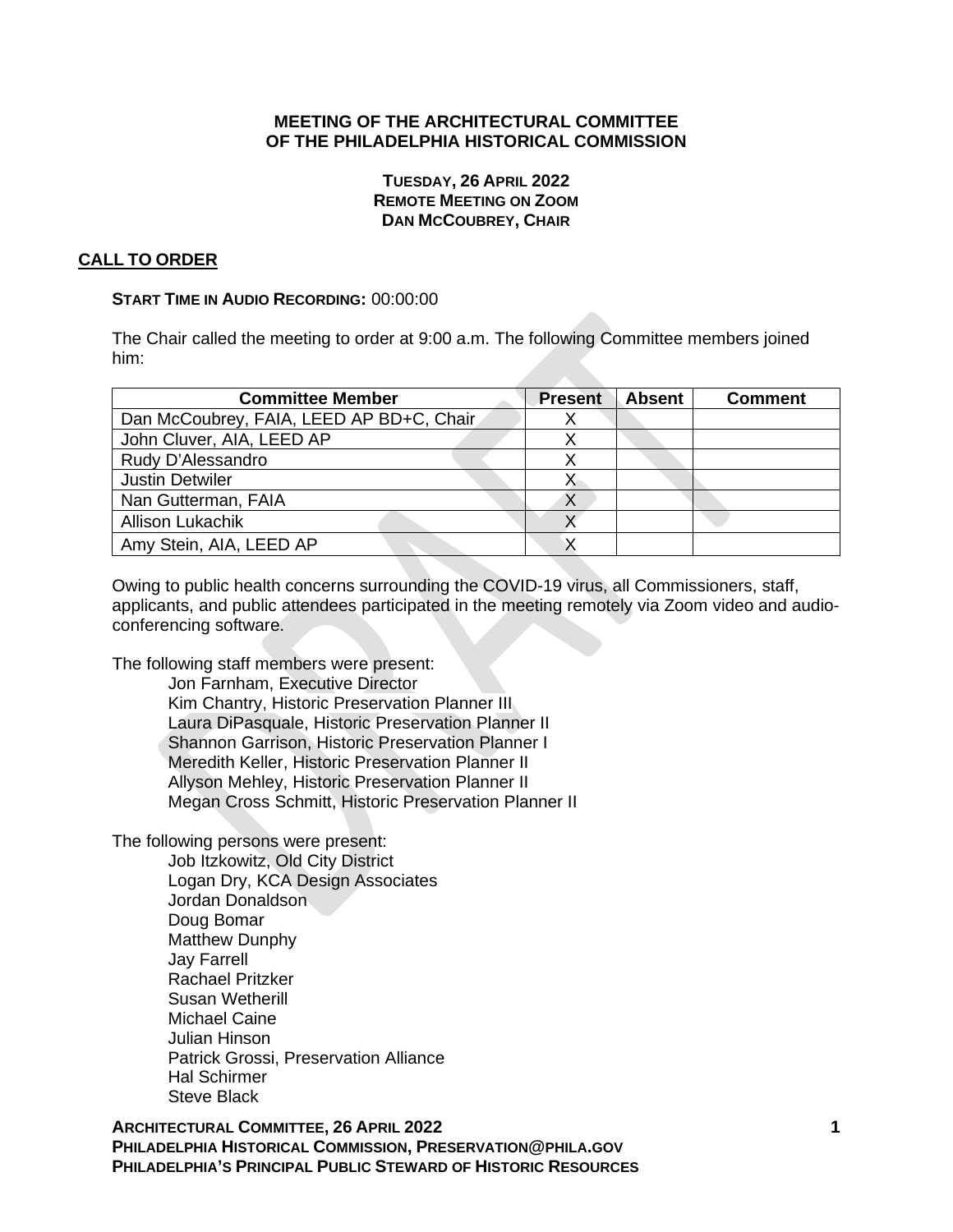Paul Pelullo Aaron Rowlett, Community Ventures Alex Rice, Archer & Buchanan Architecture Liam Zheng Troy Hannigan, Community Ventures Kathy Lent Ming Shao Dennis Carlisle Marlene Schleifer Michael Farinella David La Fontaine Charles Long Paul Steinke, Preservation Alliance Randal Baron David Traub Jonathan Morse Roxborough Development Corporation Cassidy Martin, Old City District Meagan Knapp Rustin Ohler Jessica Vitali, Coscia Moos Architecture Dane Bombara Jim McKenna Diego Figueroa Lorna Katz Morris Zimmerman

## **AGENDA**

### **ADDRESS: 2204 WALNUT ST**

Proposal: Demolish non-contributing building and construct 10-story building Review Requested: Final Approval Owner: Flamingo Bay Investments Applicant: Sergio Coscia, Coscia Moos Architecture History: 1871; John Ashhurst House; Furness & Hewitt; New front façade in 1938 for Anthracite Industries, Inc., George W. Neff, architect District Designation: Rittenhouse Fitler Historic District, Non-contributing, 2/8/1995 Staff Contact: Jon Farnham, jon.farnham@phila.gov

**OVERVIEW:** The application proposes to demolish the building at 2204 Walnut Street, which is classified as non-contributing to the Rittenhouse-Fitler Residential Historic District, and construct a 10-story, mixed-use, commercial and residential building in its place. The overall height of the building would be 117 feet. The upper stories would be set back 10'-2" from the lower front façade at the fifth floor and an additional 5'-3" at the seventh floor. No cladding or other materials are identified in the application.

In 2019, the Historical Commission approved a two-story rooftop and rear addition for the existing four-story building. The addition would have been set back from the front façade. Renderings of the project are included below.

**ARCHITECTURAL COMMITTEE, 26 APRIL 2022 2 PHILADELPHIA HISTORICAL COMMISSION, PRESERVATION@PHILA.GOV PHILADELPHIA'S PRINCIPAL PUBLIC STEWARD OF HISTORIC RESOURCES**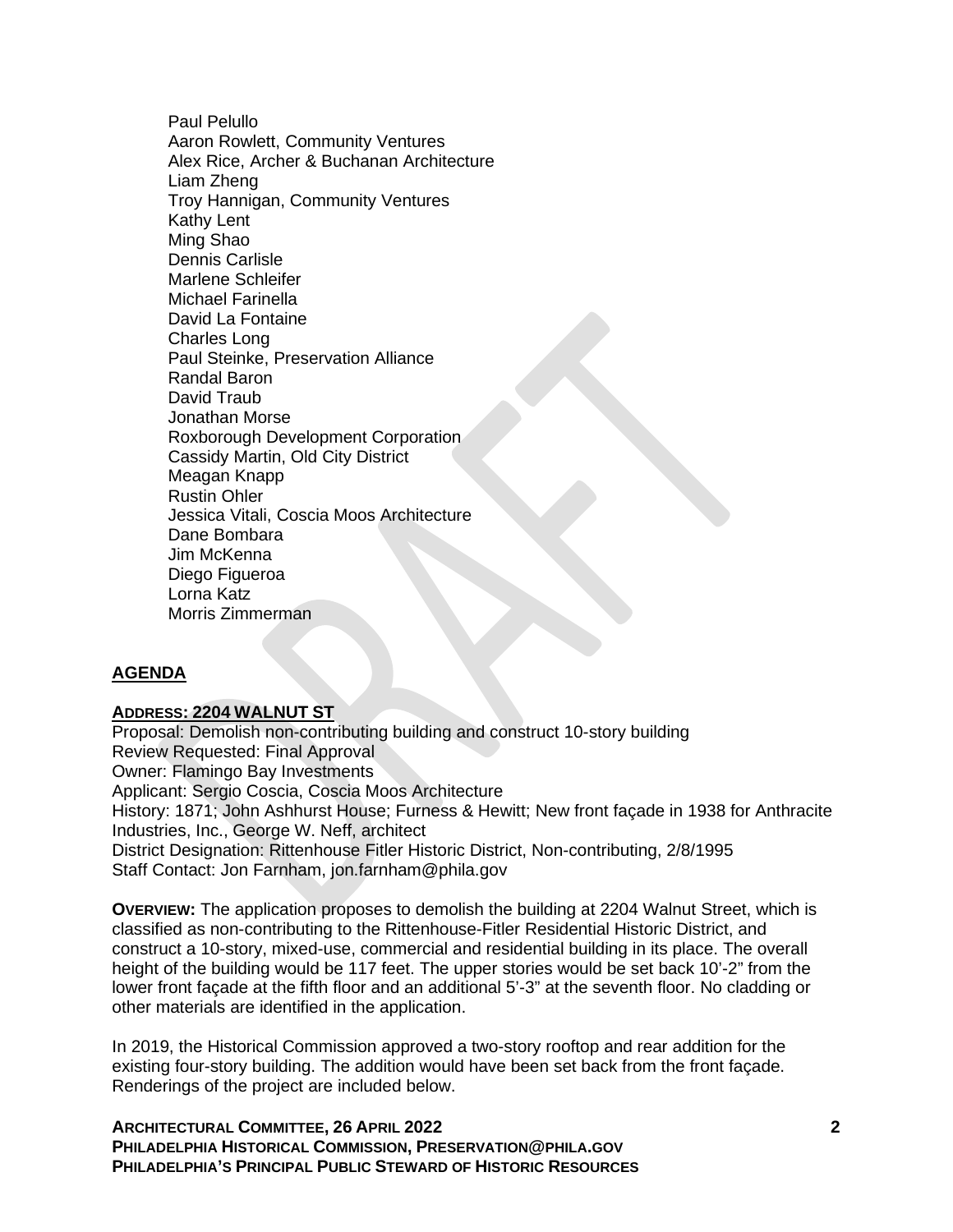### **SCOPE OF WORK:**

- Demolish non-contributing building; and,
- Construct 10-story building.

### **STANDARDS FOR REVIEW:**

The Secretary of the Interior's Standards for the Treatment of Historic Properties and Guidelines include:

- *Standard 9: New additions, exterior alterations, or related new construction shall not destroy historic materials that characterize the property. The new work shall be differentiated from the old and shall be compatible with the massing, size, scale, and architectural features to protect the historic integrity of the property and its environment.*
	- o The existing building is classified as non-contributing to the Rittenhouse-Fitler Residential Historic District. The existing building is not considered historic fabric and therefore its demolition complies with Standard 9.
	- $\circ$  At 10 stories and 117 feet tall, the proposed building is not compatible with the streetscape or historic district. The historic buildings in the immediate area are between three and five stories in height. The application does not comply with Standard 9. The height of the proposed building should be reduced to a maximum of six stories, with the upper two stories set back from the front façade.

**STAFF RECOMMENDATION:** Approval of the demolition but denial of the new construction, pursuant to Standard 9.

### **START TIME OF DISCUSSION IN ZOOM RECORDING:** 00:03:40

#### **PRESENTERS:**

- Mr. Farnham presented the application to the Architectural Committee.
- Architect Jessica Vitali represented the application.

#### **DISCUSSION:**

- Ms. Vitali showed a presentation with information about the site and proposed building. She pointed out several tall buildings in the area as well as the gas station directly across the street. She showed a site plan. She showed photographs of the existing building, which will be demolished. She stated that she reviewed the Rittenhouse-Fitler Historic District nomination to inform her design. She stated that she is proposing a 10-story, 177-foot-tall building, which matches the height of the Roosevelt at the corner of  $23<sup>rd</sup>$  and Walnut Streets. She stated that the existing cornice line at the fourth story will be maintained. She showed images of the main façade materials. She displayed renderings of the front façade and pointed out that the floor levels match those of the neighboring buildings. She showed a section drawing that indicated the setbacks at the upper levels. She pointed out that the setback allows the adjacent mansard to remain independent. The first floor will include a retail and residential unit and the upper floors will include residential units. Ms. Vitali displayed renderings of the building in the streetscape and stated that its height is compatible with its surroundings. She stated that the design is of a high quality, in keeping with the historic district.
- Ms. Stein stated that taller buildings are usually found on corners, not mid-block like this site. She stated that the two stories that were approved for addition to the existing four-story building were compatible, but 10 stories in the midst of four and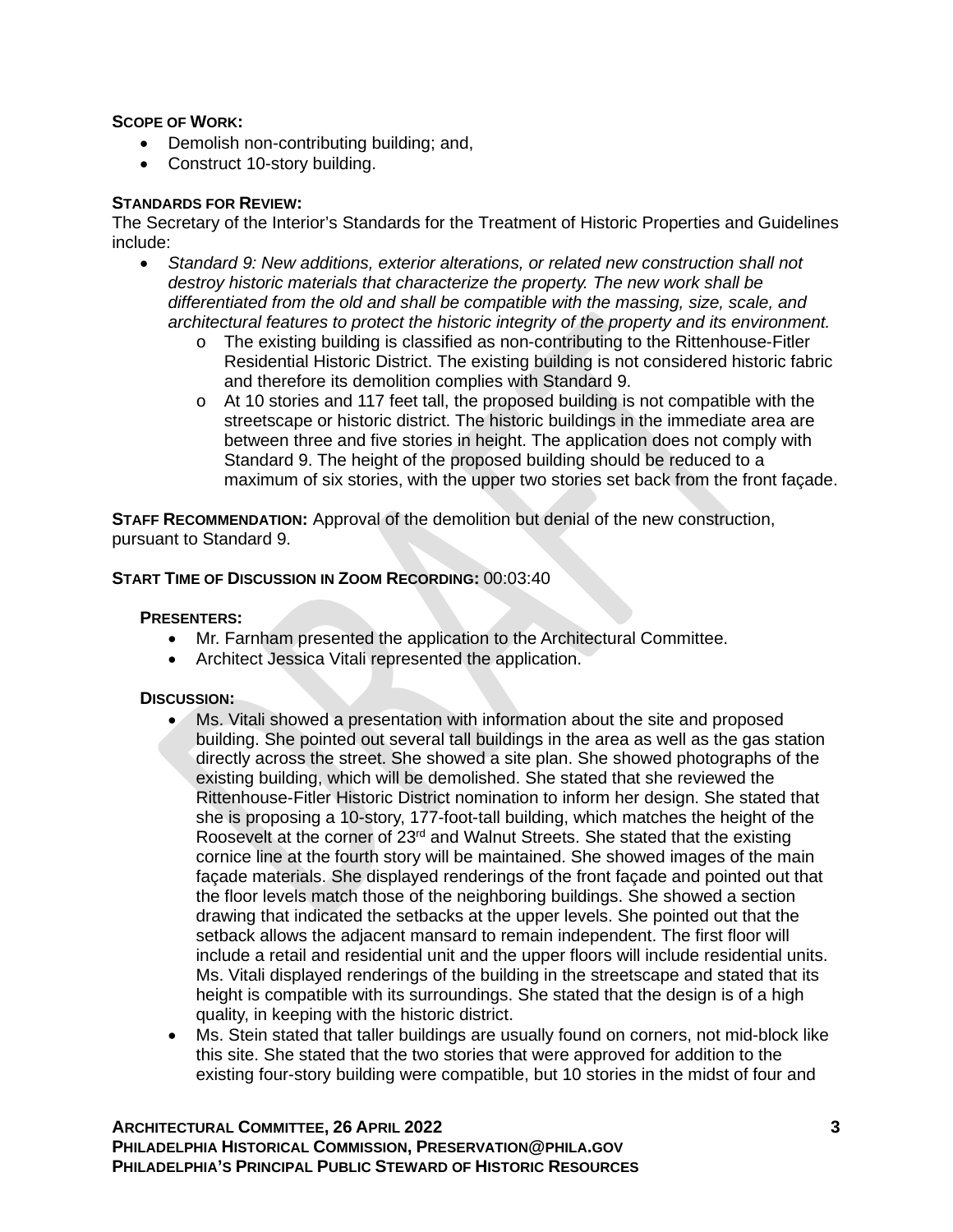five-story buildings is not. She stated that the proposed structure is a building on a building. She concluded that it is too tall.

- Mr. D'Alessandro agreed with Ms. Stein and stated that the massing of the proposed building is inappropriate for the historic district. It is too tall and thin.
- Mr. Detwiler stated that he agreed with Ms. Stein. He also noted that the building looks like two buildings, one on top of the other. The upper and lower sections of the building are unrelated.
- Mr. Cluver stated that the vocabulary of the first four floors of the building is unlike anything in the historic district.
- Mr. Detwiler stated that the windows at the first four floors are very large and set back from the façade in chamfered surrounds, unlike anything else in the area. The ratio of glass to masonry is not typical of the historic district. He added that the penthouse area is too tall, making the building look very tall.
- Mr. McCoubey stated that the three-story building at the corner of  $22<sup>nd</sup>$  and Walnut makes this site very visible from the street. The east party wall will look massive from the street. He suggested pushing the upper stores back farther from the front façade, making the upper part of the structure look like a different building in the distance. He suggested differentiating the upper and lower floors more. He stated that the proposed building is too tall. Six stories might be appropriate.
- Mr. Cluver stated that the very light color stands out. He suggested a less bright color.
	- o Mr. Detweiler advised against a dark grey, which is currently in style.
	- o Mr. McCoubrey also objected to the bright white of the lower façade.
- Mr. McCoubrey stated that the balconies are not characteristic of the historic district.

## **PUBLIC COMMENT:**

- David Traub of Save Our Sites stated that his organization does not oppose this project. He noted, however, that he finds that the design does not fit into the historic district. He objected to the color of the proposed building. He stated that the building is too tall and the setbacks are too small.
- Paul Steinke of the Preservation Alliance stated that his organization does not oppose this project. He stated that the Historical Commission approved a very similar building at 2110 Walnut Street. He suggested more unity between the upper and lower sections of the building. He concluded that the proposed building "makes sense" on the street and within the historic district.

## **ARCHITECTURAL COMMITTEE FINDINGS & CONCLUSIONS:**

The Architectural Committee found that:

- The existing building at the site is classified as non-contributing to the Rittenhouse-Fitler Residential Historic District.
- Owing to its non-contributing classification, the existing building may be demolished without a finding of necessity in the public interest or financial hardship.
- The buildings on the block are primarily four and five stories in height.
- Taller buildings in the area are usually found at the corners, not mid block.

The Architectural Committee concluded that:

• At 10 stories and 117 feet tall, the proposed building is not compatible with the streetscape or historic district. The application does not comply with Standard 9.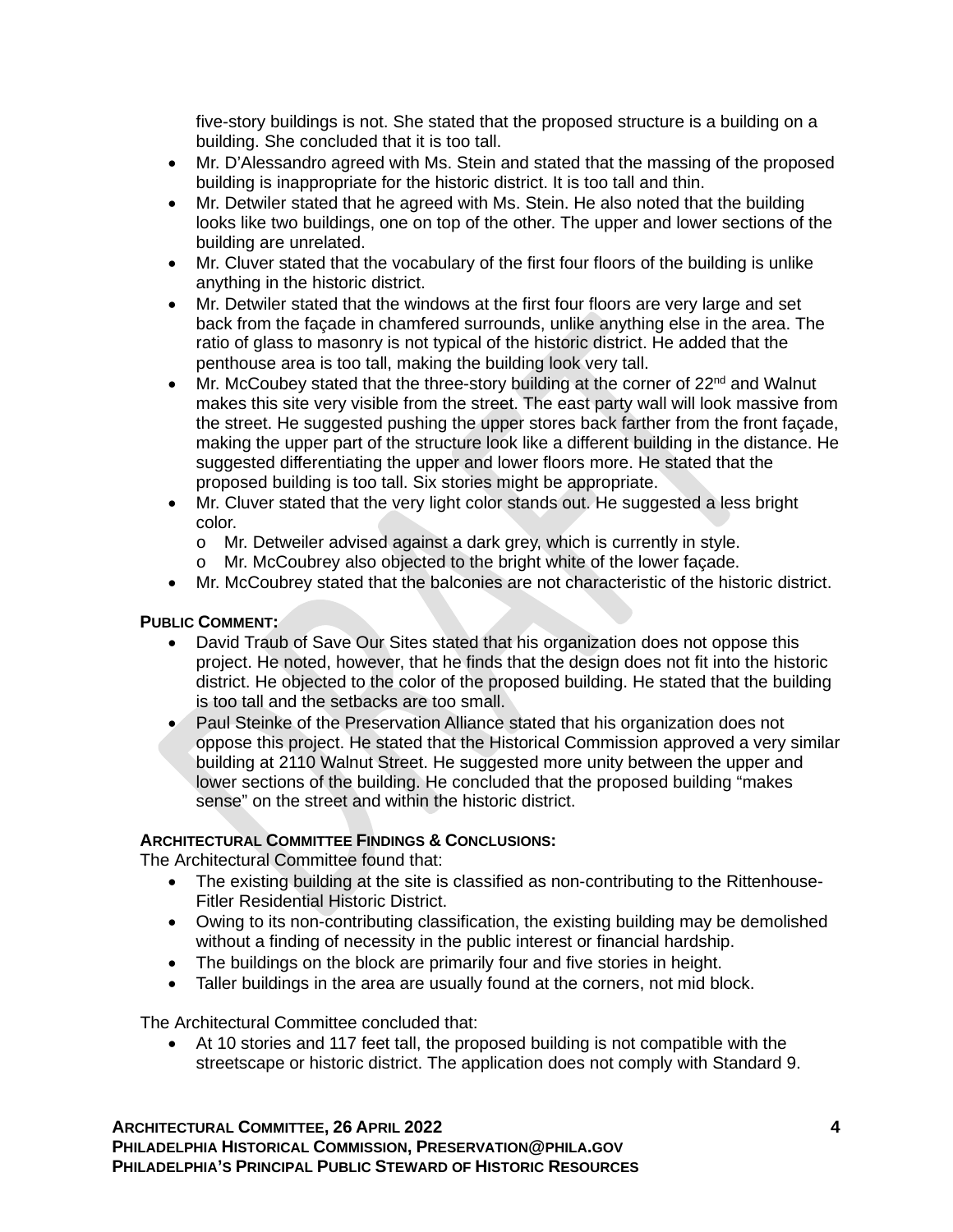• With a reduction in height, additional setbacks, and other design modifications as discussed during the review, the application may be revised to comply with Standard 9.

**ARCHITECTURAL COMMITTEE RECOMMENDATION:** The Architectural Committee voted to recommend approval of the demolition of the non-contributing building but denial of the proposed building, pursuant to Standard 9.

| <b>ITEM: 2204 Walnut St</b><br><b>MOTION: Denial</b><br><b>MOVED BY: Detweiler</b><br><b>SECONDED BY: Gutterman</b> |     |             |         |        |        |  |  |
|---------------------------------------------------------------------------------------------------------------------|-----|-------------|---------|--------|--------|--|--|
|                                                                                                                     |     | <b>VOTE</b> |         |        |        |  |  |
| <b>Committee Member</b>                                                                                             | Yes | <b>No</b>   | Abstain | Recuse | Absent |  |  |
| Dan McCoubrey                                                                                                       | Χ   |             |         |        |        |  |  |
| John Cluver                                                                                                         | Χ   |             |         |        |        |  |  |
| Rudy D'Alessandro                                                                                                   | Χ   |             |         |        |        |  |  |
| <b>Justin Detwiler</b>                                                                                              | X   |             |         |        |        |  |  |
| Nan Gutterman                                                                                                       | Χ   |             |         |        |        |  |  |
| <b>Allison Lukachik</b>                                                                                             | X   |             |         |        |        |  |  |
| Amy Stein                                                                                                           | Χ   |             |         |        |        |  |  |
| Total                                                                                                               |     |             |         |        |        |  |  |

### **ADDRESS: 322-40 RACE ST**

Proposal: Construct five-story mixed-use building Review Requested: Final Approval Owner: Elders + Deacons, the Minister Trustees Applicant: Morris Zimmerman, O:Z Collaborative History: 1837; First German Reformed Church, includes houses at 151 and 153 N 4th St Individual Designation: 1/25/1966 District Designation: Old City Historic District, Significant, 12/12/2003 Staff Contact: Jon Farnham, jon.farnham@phila.gov

**OVERVIEW:** This application proposes to construct a five-story mixed-use building on the site of the Old First Reformed United Church of Christ at the southeast corner of  $4<sup>th</sup>$  and Race Streets in the Old City Historic District. The building would include residential and service facilities for homeless men, commercial spaces, and offices for the church. The site of the new building, along 4<sup>th</sup> Street to the west of the church building, currently includes an eighteenth-century house classified as significant in the historic district, a pseudo-colonial house classified as noncontributing, a surface parking lot, and open space. In June 2019, the Historical Commission approved the massing and location of the proposed building in concept and granted final approval of the relocation eighteenth-century house to the south property line and the restoration of its commercial first-floor façade, and the demolition of the non-contributing house. This application requests final approval of the new building.

The new building would include a two-story section for church offices adjacent to the relocated house and a five-story section at the corner with commercial space on the ground floor and residential units with support spaces on the upper floors. The new building would be beveled to maintain views of the church from Race Street. The new building would be designed to meet

**ARCHITECTURAL COMMITTEE, 26 APRIL 2022 5 PHILADELPHIA HISTORICAL COMMISSION, PRESERVATION@PHILA.GOV PHILADELPHIA'S PRINCIPAL PUBLIC STEWARD OF HISTORIC RESOURCES**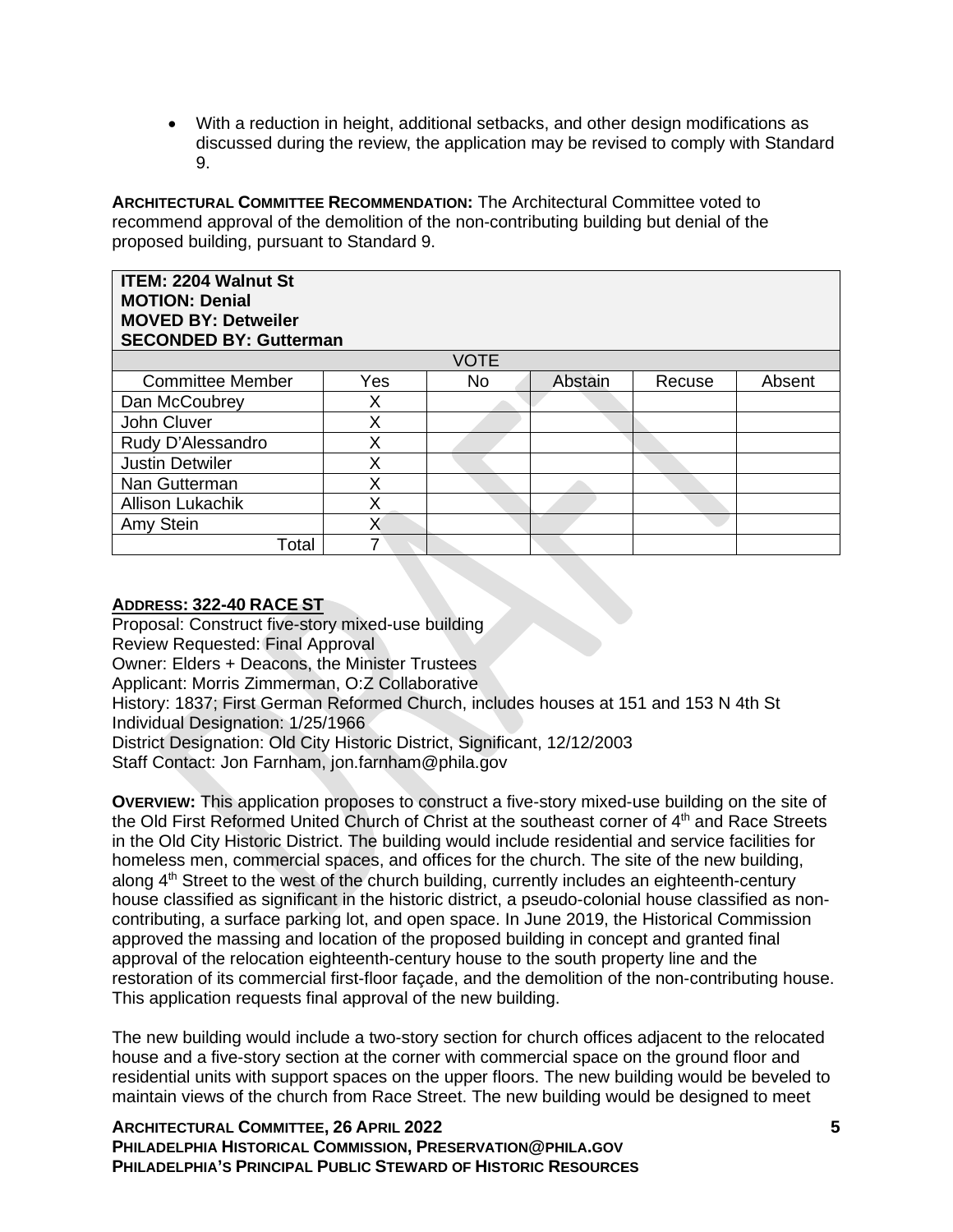passive house standards and would be clad with brick, cast stone, and metal panels. The church-office section of the building would be clad in cast stone and have the appearance of a separate building. The mass of the new building would be broken down with shifts in height and changes in materials. The upper floors would stand on columns at the northeast side of the building. It is important to note that, although the land at the corner of  $4<sup>th</sup>$  and Race is now open, it was historically built up with structures about the size of the proposed building. The clearing of that land post-dates the period of significance of the historic district by many decades.

# **SCOPE OF WORK**

• Construct mixed-use building

# **STANDARDS FOR REVIEW:**

The Secretary of the Interior's Standards for the Treatment of Historic Properties and Guidelines include:

- *Standard 9: New additions, exterior alterations, or related new construction will not destroy historic materials, features, and spatial relationships that characterize the property. The new works shall be differentiated from the old and will be compatible with the historic materials, features, size, scale and proportion, and massing to protect the integrity of the property and its environment*.
	- o The new construction will not destroy historic materials, features, and spatial relationships that characterize the property.
	- $\circ$  The new construction will be differentiated from the old and will be compatible with the historic materials, features, size, scale and proportion, and massing to protect the integrity of the property and its environment.
- *Standard 10: New additions and adjacent or related new construction shall be undertaken in such a manner that if removed in the future, the essential form and integrity of the historic property and its environment would be unimpaired.*
	- o The new construction will be undertaken in such a manner that if removed in the future, the essential form and integrity of the historic property and its environment will be unimpaired.

**STAFF RECOMMENDATION:** The staff recommends approval, with the staff to review details, pursuant to Standards 9 and 10 and the Historical Commission's approval in concept of June 2019.

## **START TIME OF DISCUSSION IN ZOOM RECORDING:** 00:29:13

## **PRESENTERS:**

- Mr. Farnham presented the application to the Architectural Committee.
- Architect Morris Zimmerman and developer Troy Hannigan represented the application.

## **DISCUSSION:**

- Mr. Hannigan stated that Community Ventures is partnering with Old First Church and others to expand the church's services to homeless persons. The church has run a homeless shelter out of it building for more than 30 years and would now like to develop a homeless services building on an underutilized portion of the site as part of the church's charitable mission.
- Mr. Zimmerman introduced the Architectural Committee to the project. He explained that the Historical Commission granted in-concept and final approval to this project in

**ARCHITECTURAL COMMITTEE, 26 APRIL 2022 6 PHILADELPHIA HISTORICAL COMMISSION, PRESERVATION@PHILA.GOV PHILADELPHIA'S PRINCIPAL PUBLIC STEWARD OF HISTORIC RESOURCES**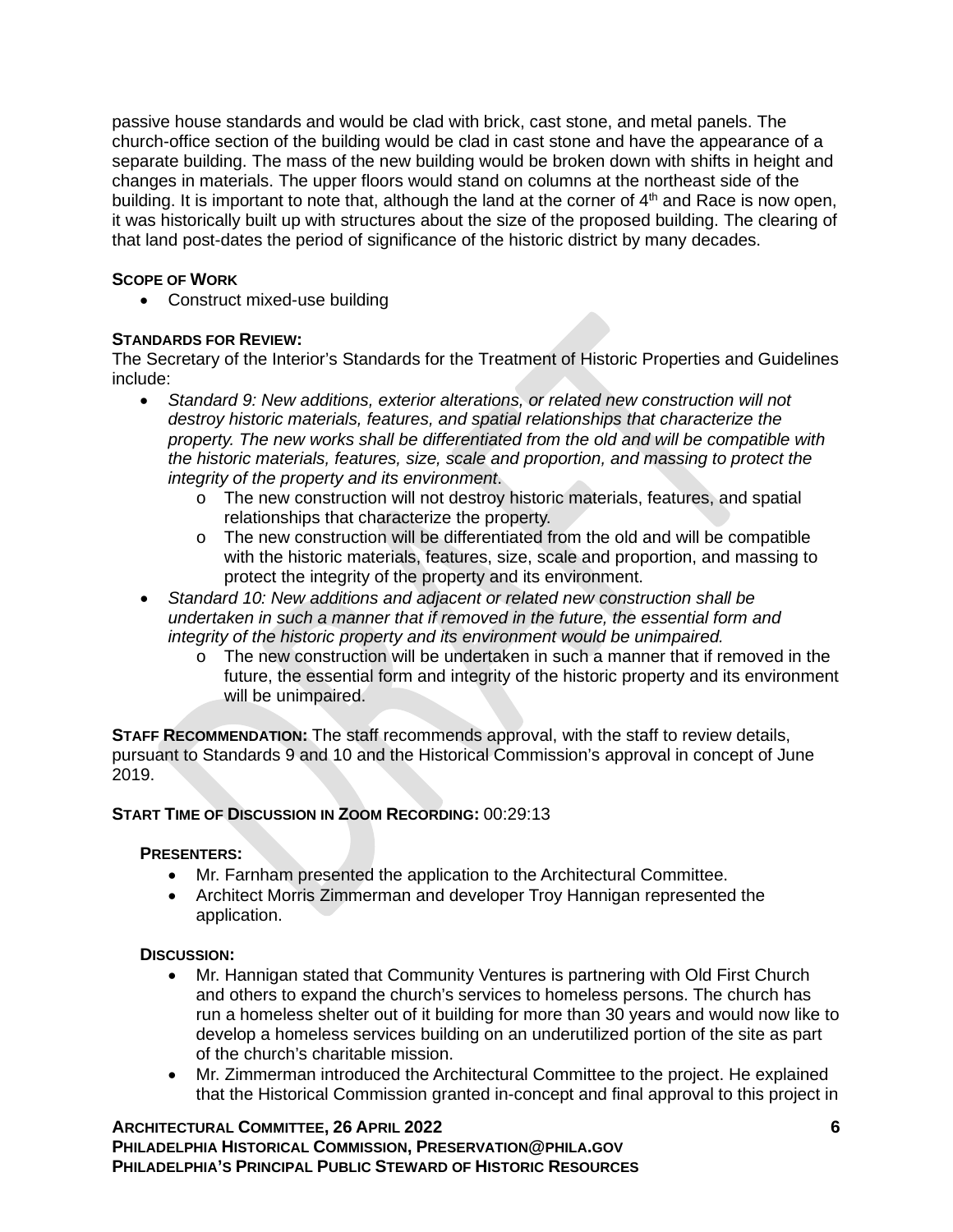2019. The project has moved fairly slowly because of the extremely complex funding structure for the project. He also noted that the Pennsylvania Housing Finance Agency also has significant energy requirements for the projects it funds. He described the site and its context. He explained that the non-contributing house will be demolished and the historic house will be moved. He stated that that work has already been granted final approval. He displayed current and historic photographs of the site. He showed images of the design for the new building that was approved in concept in 2019. He showed floor plans of the proposed building. He discussed the exterior cladding materials including brick, cast stone, and metal panels. He stated that materials salvaged from the demolition of the non-contributing building will be reused. He stated that the new buildng will meet passive house requirements and will have triple-glazed windows.

- Mr. Cluver asked about the metal panels and the color choices.
	- o Mr. Zimmerman stated that they chose neutral colors and wanted some contrast between the different sections of the building. They chose the lightest color for the courtyard to increase the natural light in the area.
	- o Mr. Cluver objected to the metal panels facing the church in the courtyard.<br>
	o Mr. McCoubrey stated that the metal panels in the courtyard create an
	- Mr. McCoubrey stated that the metal panels in the courtyard create an inappropriate scale for the eastern part of the building.
	- o Mr. Zimmerman stated that the first-floor level of the courtyard is clad in brick.<br>
	o Mr. McCoubrey suggested more brick. Mr. McCoubrey suggested more brick.
	-
- Mr. McCoubrey questioned the cast-stone façade of the two-story office section of the building. He also questioned the scale of the two-story structure.
	- o Mr. Zimmerman explained that the configuration of the two-story section, which was approved in concept, is predicated on the need to make the adjacent historic building accessible.
- Mr. Detweiler objected to the window placement and spacing and the window-to-wall ratio in the new building. He objected to the horizontal windows on the chamfered section. He stated that the building needs more windows.
	- o Mr. Zimmerman responded that the window size, shapes, and locations are driven by the interior program as well as the need for energy efficiency. The interior rooms are tiny studio apartments with few options for privacy. The windows are small to give the occupants some privacy. He stated that they considered the furniture layout, given that the rooms are so small. The horizontal windows are located in accessible rooms, which have different requirements such as sill heights.
- Ms. Stein suggested reconsidering the use of metal panels at the beveled corner.
- Mr. Hannigan stated that there is a precedent for metal panels on front side facades in the immediate area. The Historical Commission approved new construction with metal panels on front facades diagonally to the northwest at the corner of  $4<sup>th</sup>$  and Race Streets and to the northeast across Race Street at 313-25 Race Street, where EFIS and grey metal panels were used. Both buildings were constructed in the last few years with the Historical Commission's approval.
	- o Mr. Zimmerman and Mr. Hannigan also noted that the block-long concrete US Mint building is directly west of the site, across 4<sup>th</sup> Street.

## **PUBLIC COMMENT:**

• Randal Baron commended the project to create housing for the homeless. The project is in the public interest. He suggested vertically oriented, not horizontally oriented windows in the beveled section of the façade. He also mentioned that the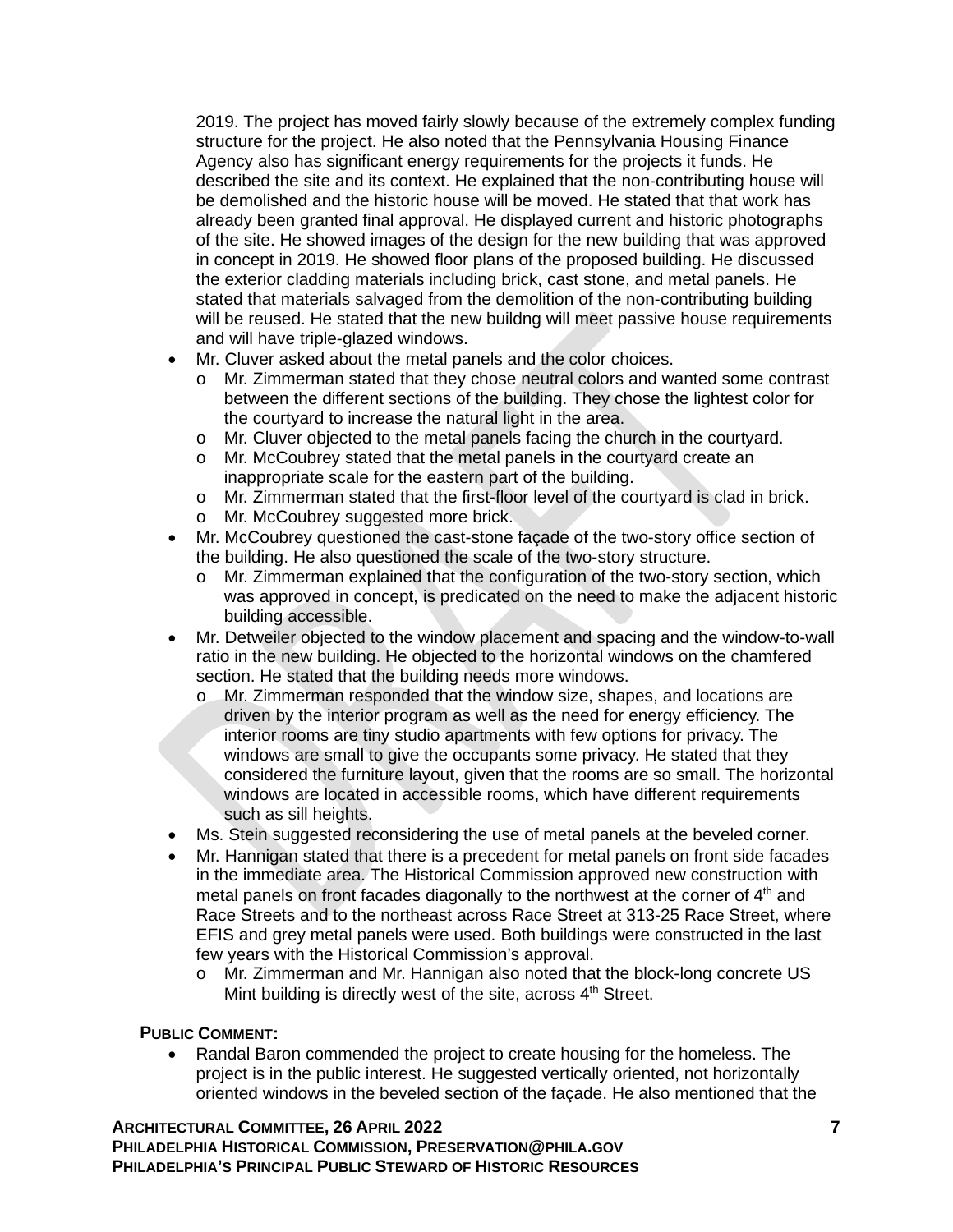staff should review the window details in the historic building, which is not part of this application.

- Job Itkowitz of the Old City District stated that his organization supports the project, which is a charitable project to provide housing and services to homeless people. He also noted that this building will face the rear of the US Mint, with its truck entrances. He stated that the Mint building is an enormous, concrete, Brutalist building without windows. The project site is not the typical red brick Old City environment. He also mentioned the metal panel building to the northwest, at 401 Race Street. He concluded that, in light of the fact that this is a charitable project in the public interest and in light of the fact that the immediate surroundings includes non-historic buildings faced with metal panels, EFIS, and concrete, this application should be approved.
	- o Mr. Detwiler responded that the Architectural Committee appreciates the project's mission, to house the homeless, but would like to see it done in a better building with better materials.

### **ARCHITECTURAL COMMITTEE FINDINGS & CONCLUSIONS:**

The Architectural Committee found that:

- In June 2019, the Historical Commission approved the massing and location of the proposed building in concept and granted final approval of the relocation eighteenthcentury house to the south property line and the restoration of its commercial firstfloor façade, and the demolition of the non-contributing house.
- The proposed building would include residential and service facilities for homeless men, commercial spaces, and offices for the church.
- The site is bounded on the west by the rear façade of the Brutalist, concrete US Mint building. Adjacent new construction at 313-25 and 401 Race Street include grey metal panels on street facades.

The Architectural Committee concluded that:

• The metal panels proposed for the courtyard elevation are not appropriate.

**ARCHITECTURAL COMMITTEE RECOMMENDATION:** The Architectural Committee voted to recommend denial, primarily owing to the metal panels proposed for the courtyard elevation.

| <b>ITEM: 322-40 Race St</b><br><b>MOTION: Denial</b><br><b>MOVED BY: Cluver</b><br><b>SECONDED BY: D'Alessandro</b> |     |             |         |        |        |  |  |  |
|---------------------------------------------------------------------------------------------------------------------|-----|-------------|---------|--------|--------|--|--|--|
|                                                                                                                     |     | <b>VOTE</b> |         |        |        |  |  |  |
| <b>Committee Member</b>                                                                                             | Yes | No.         | Abstain | Recuse | Absent |  |  |  |
| Dan McCoubrey                                                                                                       | X   |             |         |        |        |  |  |  |
| John Cluver                                                                                                         | Χ   |             |         |        |        |  |  |  |
| Rudy D'Alessandro                                                                                                   | X   |             |         |        |        |  |  |  |
| <b>Justin Detwiler</b>                                                                                              | Χ   |             |         |        |        |  |  |  |
| Nan Gutterman                                                                                                       | Χ   |             |         |        |        |  |  |  |
| <b>Allison Lukachik</b>                                                                                             | Χ   |             |         |        |        |  |  |  |
| Amy Stein                                                                                                           | Χ   |             |         |        |        |  |  |  |
| Total                                                                                                               |     |             |         |        |        |  |  |  |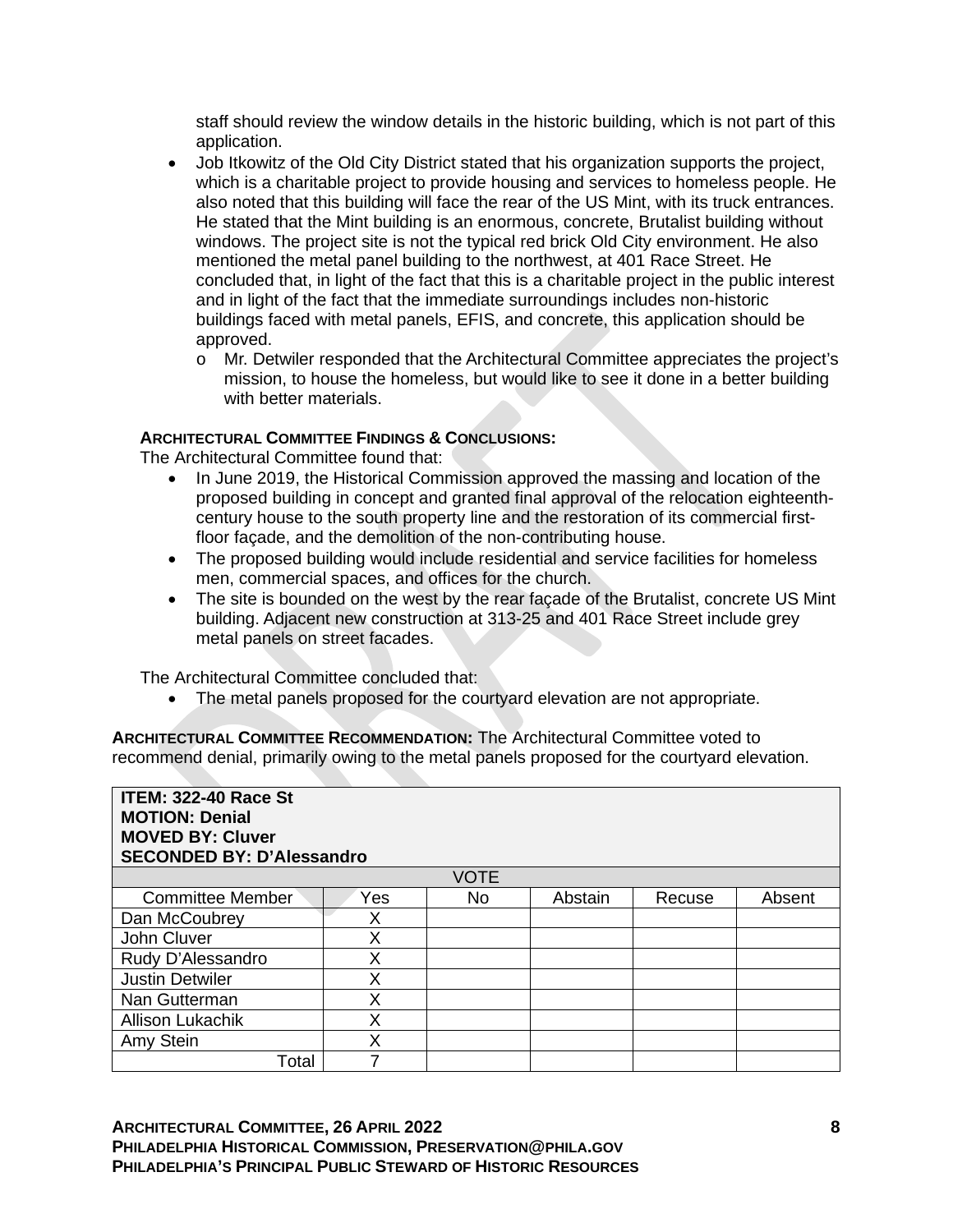# **ADDRESS: 14 AND 20 PELHAM RD, SUBDIVIDED FROM 30 PELHAM RD**

Proposal: Construct two houses on subdivided parcels Review Requested: Final Approval Owner: CDP Pelham LLC Applicant: Logan Dry, KCA Design Associates History: 1902; Fairelawn; G.W. & W.D. Hewitt Individual Designation: 7/14/2017 District Designation: None Staff Contact: Kim Chantry, kim.chantry@phila.gov

## **OVERVIEW:**

This application proposes to construct two, three-story, single-family, detached houses on parcels that have been subdivided from the rear of the historically designated property at 30 Pelham Road. The historic building, a grand Tudor Revival mansion, stands on a very large lot at the corners of Cresheim and Pelham Roads and faces Cresheim. The historic carriage house, which was designated at the same time as the mansion, was subdivided off many years ago and faces Westview Avenue. The proposed new buildings would be located at the rear of the site, away from the historic house. They are designed to be compatible with the surrounding context in terms of setback, massing, materials, and features. The proposed new construction will not block views of the historic resource from the public right-of-way and will not have an adverse impact on the designated resource.

### **SCOPE OF WORK:**

• Construct two three-story single-family detached residences on subdivided parcels.

### **STANDARDS FOR REVIEW:**

The Secretary of the Interior's Standards for the Treatment of Historic Properties and Guidelines include:

- *Standard 9: New additions, exterior alterations, or related new construction shall not destroy historic materials that characterize the property. The new work shall be differentiated from the old and shall be compatible with the massing, size, scale, and architectural features to protect the historic integrity of the property and its environment.*
	- $\circ$  The proposed work is compatible with the massing, size, scale, and architectural features of the property, satisfying Standard 9.

**STAFF RECOMMENDATION:** Approval, with the staff to review details, pursuant to Standard 9.

## **START TIME OF DISCUSSION IN ZOOM RECORDING:** 01:01:25

#### **PRESENTERS:**

- Ms. Chantry presented the application to the Architectural Committee.
- Architect Logan Dry represented the application.

#### **DISCUSSION:**

- Mr. Dry summarized the project scope and the varied architecture in the immediate area.
- Mr. Detwiler commented that this area is primarily masonry buildings. He asked if the masonry veneer bases could be extended up to include the first floors. He commented that metal siding is not appropriate, and suggested cementitious siding instead. He commented that the porch canopies are not appropriate as designed,

**ARCHITECTURAL COMMITTEE, 26 APRIL 2022 9 PHILADELPHIA HISTORICAL COMMISSION, PRESERVATION@PHILA.GOV PHILADELPHIA'S PRINCIPAL PUBLIC STEWARD OF HISTORIC RESOURCES**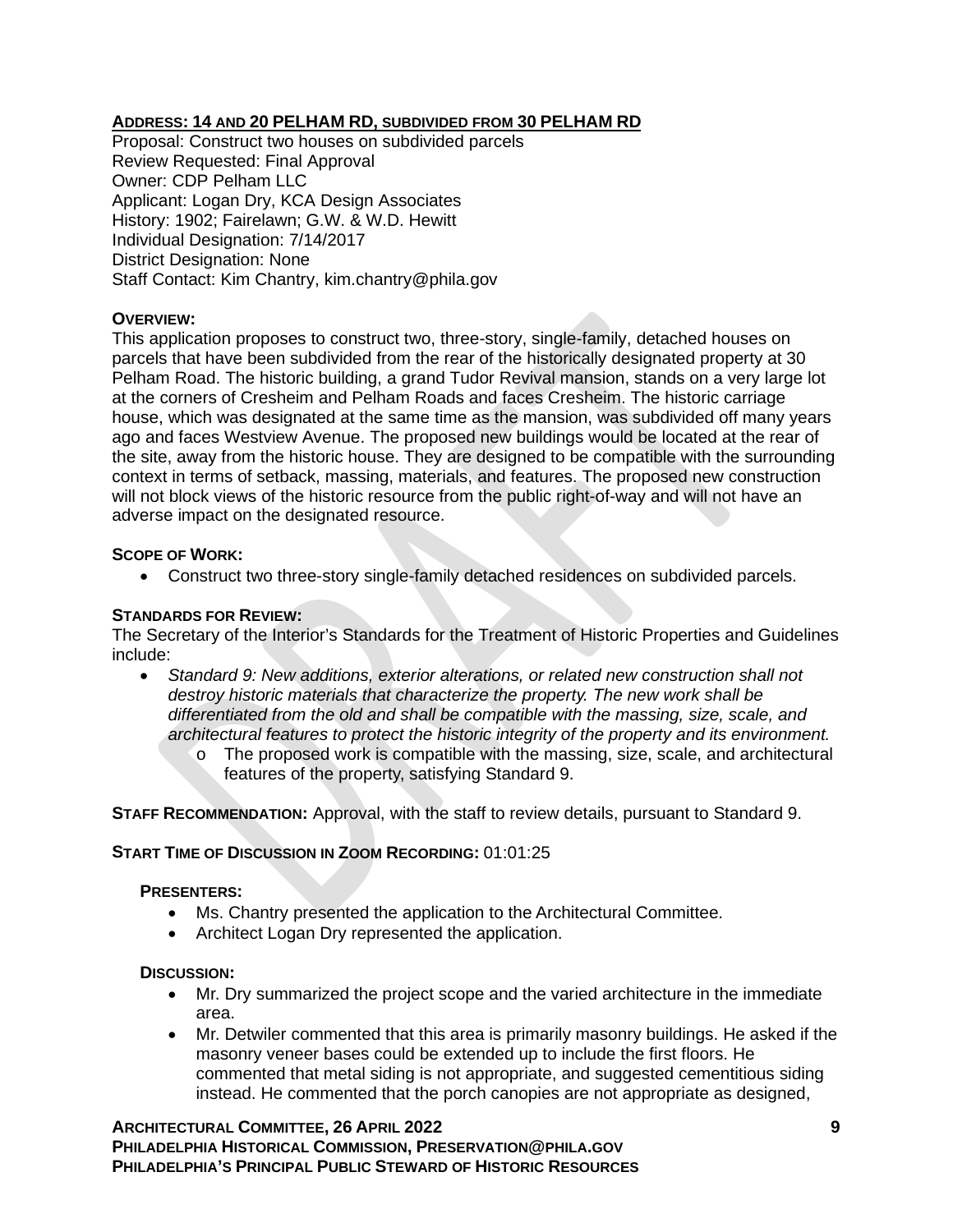and should be a pent or more traditional porch design. He commented that the east side stair addition could be changed so that the third level of the mass steps back and reads more like a shed dormer.

- o Mr. Dry responded that he can look into extending the masonry up and revising the canopies, and that minimal masonry was proposed owing to budgetary considerations.
- Mr. Cluver commented that the space between the chimney and closet is too close and will create leaks.
- Mr. Cluver asked for clarification on the brick.
	- $\circ$  Mr. Dry confirmed that it is a four-inch thick veneer, which is a full brick thickness and a standard brick size.
- Mr. Detwiler discussed the garage doors, which are shown as flat slab overhead doors. He suggested something with a more traditional style.
	- o Mr. Dry responded that he can look into a design that is more of a carriage style or includes lites.
- Mr. Detwiler discussed the front entry doors with sidelites. He suggested front entry doors with divided lites, and making the sidelites be more like smaller windows.
- Mr. D'Alessandro commented that there is too much wood frame, and that there should be more masonry or stucco.
	- o Mr. Dry explained that stucco is not proposed here because of its inability to hold up well when applied to wood-frame buildings.
- Mr. McCoubrey commended Mr. Dry on nicely sited and scaled buildings that are generally appropriate for this location. He agreed that some materiality and details could be reconsidered. He commented that he appreciates the grouping of windows but suggested that the black windows are changed to a lighter color because otherwise the muntins are very difficult to see.
- Mr. Farnham clarified that this property is not located within a historic district. The house from which this is subdivided is individually designated.

# **PUBLIC COMMENT:**

• None.

# **ARCHITECTURAL COMMITTEE FINDINGS & CONCLUSIONS:**

The Architectural Committee found that:

- This area is not a historic district; the building lots have been subdivided from the rear of an individually designated property.
- The proposed new construction will not block views of the historic resource from the public right-of-way and will not have an adverse impact on the designated resource.

The Architectural Committee concluded that:

• The proposed work is generally compatible with the massing, size, scale, and architectural features of the property, satisfying Standard 9.

**ARCHITECTURAL COMMITTEE RECOMMENDATION:** The Architectural Committee voted to

recommend approval, with the staff to review details, pursuant to Standard 9, provided:

- The masonry veneer bases are extended up to include the first floors;
- The front porch coverings change to a pent or more conventional porch;
- The stair bay on the east sides change to a full bay that extends out, or does not interrupt the roof line and the third floor component reads as a shed dormer;
- The front doors change to a four-lite with bottom panel, or six-lite;

### **ARCHITECTURAL COMMITTEE, 26 APRIL 2022 10 PHILADELPHIA HISTORICAL COMMISSION, PRESERVATION@PHILA.GOV PHILADELPHIA'S PRINCIPAL PUBLIC STEWARD OF HISTORIC RESOURCES**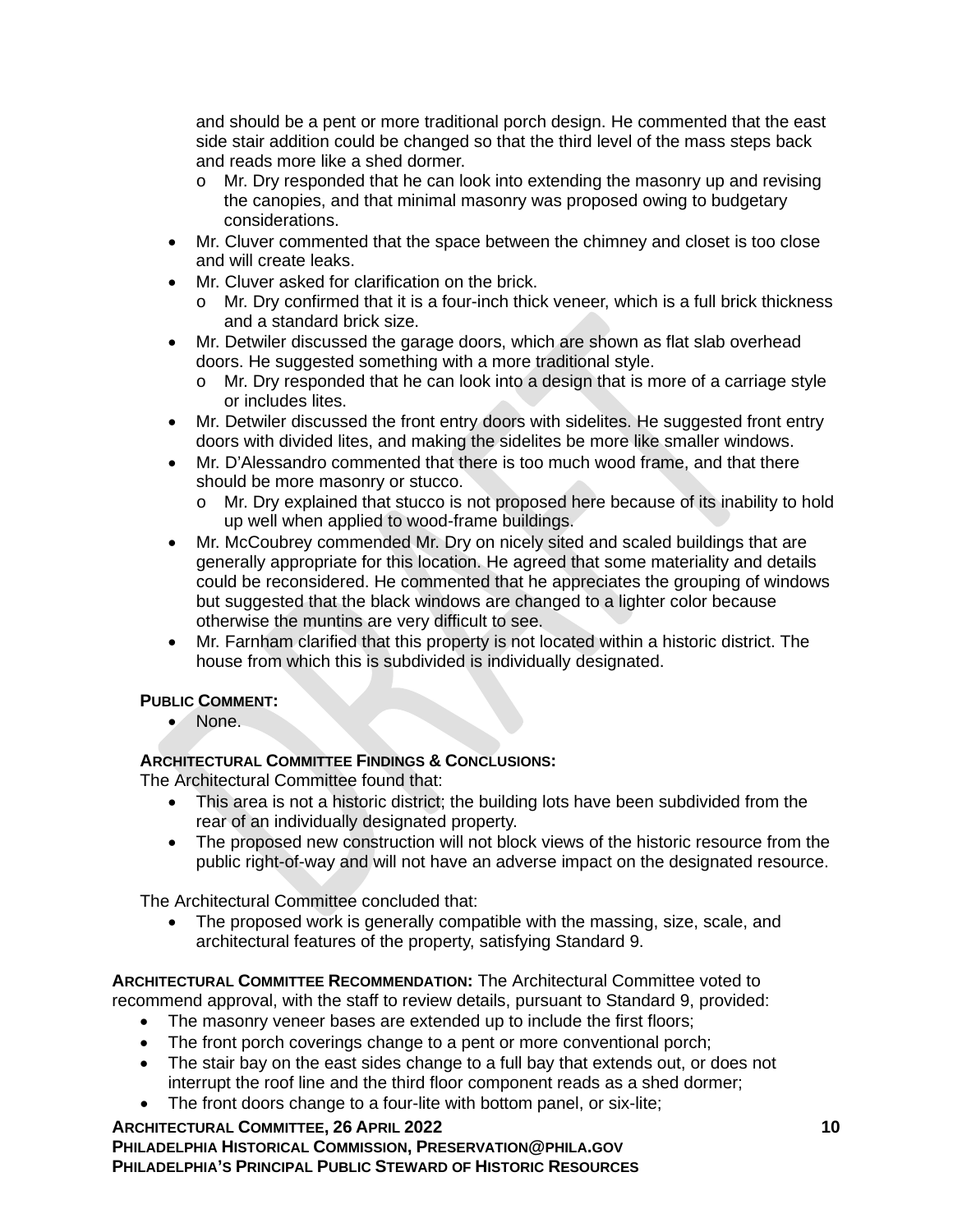- The sidelites next to the doors change to windows;
- The garage doors change to carriage-style doors with or without lites;
- Metal siding is eliminated as a façade material;
- The four-inch brick refers to the depth of the brick; and
- The color of the black windows is reconsidered.

### **ITEM: 14 and 20 Pelham Rd MOTION: Approval with conditions MOVED BY: Detwiler SECONDED BY: Cluver**

| <b>VOTE</b>             |     |           |         |        |        |  |
|-------------------------|-----|-----------|---------|--------|--------|--|
| <b>Committee Member</b> | Yes | <b>No</b> | Abstain | Recuse | Absent |  |
| Dan McCoubrey           |     |           |         |        |        |  |
| John Cluver             |     |           |         |        |        |  |
| Rudy D'Alessandro       |     |           |         |        |        |  |
| <b>Justin Detwiler</b>  |     |           |         |        |        |  |
| Nan Gutterman           |     |           |         |        |        |  |
| <b>Allison Lukachik</b> |     |           |         |        |        |  |
| Amy Stein               |     |           |         |        |        |  |
| Total                   |     |           |         |        |        |  |

### **ADDRESS: 7037, 7039 AND 7041 RIDGE AVE**

Proposal: Remove non-historic additions; renovate building; and construct three-story building Review Requested: Final Approval

Owner: Gerardo A. & Jean T. Papiro, owner; Select Redevelopment, equitable owner Applicant: Dane Bombara, Square Architects, LLC

Individual Designation: None

District Designation:

7037 Ridge Ave: None

7039 Ridge Ave: Ridge Ave Roxborough Historic District, Contributing, 10/12/2018 7041 Ridge Ave: Ridge Ave Roxborough Historic District, Contributing, 10/12/2018 Staff Contact: Kim Chantry, kim.chantry@phila.gov

#### **OVERVIEW:**

This application proposes to restore a historic building on Ridge Avenue and construct a threestory multi-family building behind the historic building. The vacant parcel at 7037 Ridge Avenue, upon which the majority of the new construct will sit, is not designated as part of the Ridge Avenue Thematic Historic District, but this parcel will be consolidated with two that are designated, and the historic designation will then encompass the entire larger property. The one-story commercial addition at the front of the historic building, which dates from 1987, will be removed, the first-floor front façade will be restored, and a porch reconstructed. The one-story rear additions, which date from the 1990s, will be removed. The three-story multi-family building proposed for the property will not block views of the historic resource.

A similar application was reviewed by the Architectural Committee in February 2022 and was withdrawn by the applicant prior to review by the Historical Commission so that revisions could be considered. The new building proposed in the earlier application was four-stories in height and located significantly closer to the historic building. This application was revised to account

**ARCHITECTURAL COMMITTEE, 26 APRIL 2022 11 PHILADELPHIA HISTORICAL COMMISSION, PRESERVATION@PHILA.GOV PHILADELPHIA'S PRINCIPAL PUBLIC STEWARD OF HISTORIC RESOURCES**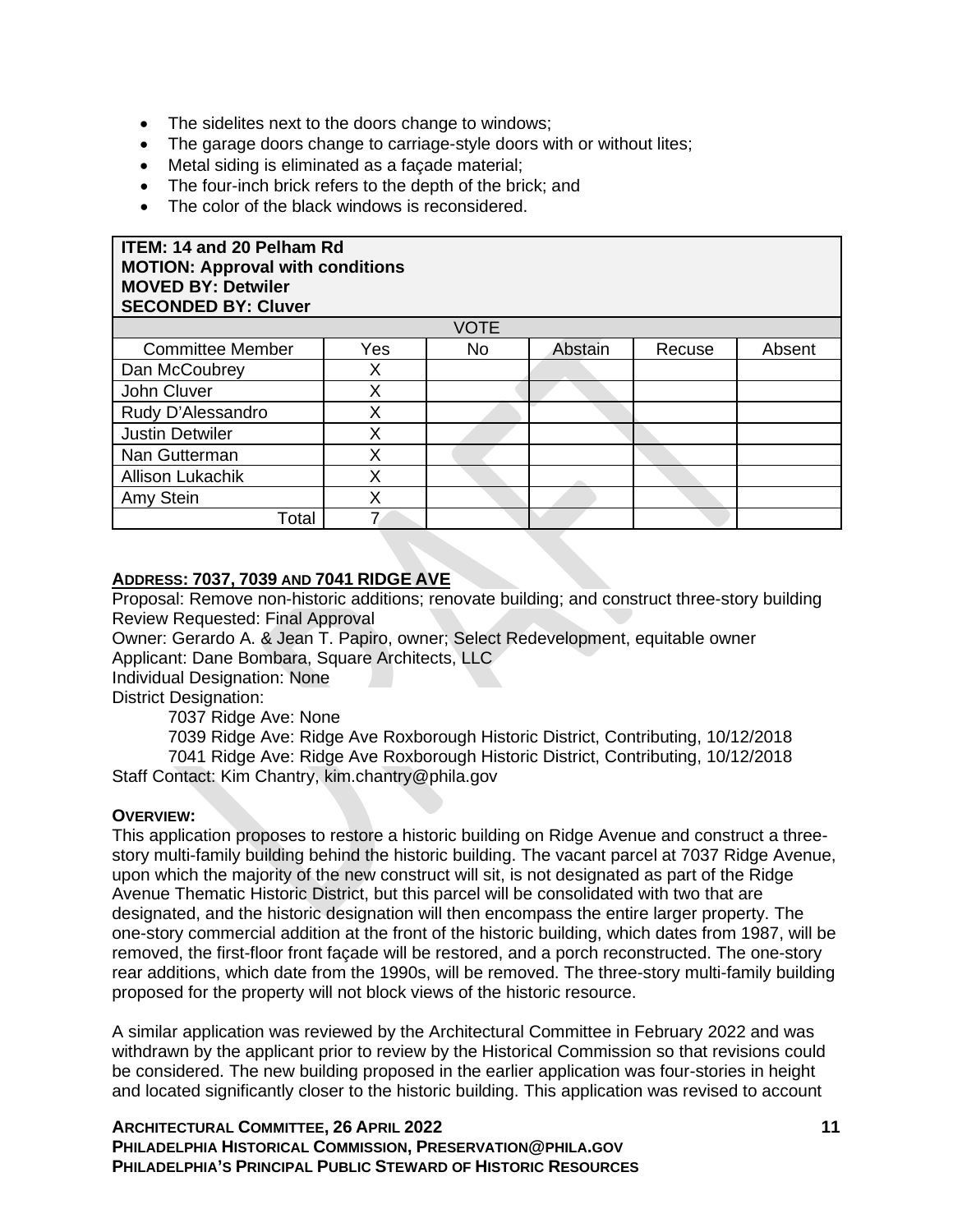for the Architectural Committee's comments, which included recommendations for reducing the height of the new construction by removing the first-floor parking and siting the new construction further from the historic building. This application also includes several revised details for the restoration of the historic building façade.

# **SCOPE OF WORK:**

- Demolish non-historic additions on existing building.
- Restore historic building façades.
- Construct three-story multi-family building at rear.

## **STANDARDS FOR REVIEW:**

The Secretary of the Interior's Standards for the Treatment of Historic Properties and Guidelines include:

- *Standard 9: New additions, exterior alterations, or related new construction shall not destroy historic materials that characterize the property. The new work shall be differentiated from the old and shall be compatible with the massing, size, scale, and architectural features to protect the historic integrity of the property and its environment.*
	- o The proposed work is compatible with the massing, size, scale, and architectural features of the property and its environment, satisfying Standard 9. The proposed work will result in a restoration of a historic Ridge Avenue property.

**STAFF RECOMMENDATION:** Approval, with the staff to review details, pursuant to Standard 9.

## **START TIME OF DISCUSSION IN ZOOM RECORDING:** 01:32:00

#### **PRESENTERS:**

- Ms. Chantry presented the application to the Architectural Committee.
- Architects Dane Bombara and James McKenna represented the application.

## **DISCUSSION:**

- Mr. Bombara and Mr. McKenna summarized the project and the revisions made since the Architectural Committee's review in February.
- Mr. Cluver asked about the cladding material for the new building.
	- o Mr. Bombara responded that it will likely be fiber cement siding.
- Mr. Cluver asked about the windows for the new and historic buildings. He noted that the windows on the historic building are called out as aluminum clad, but that wood windows would be more appropriate.
	- o Mr. Bombara responded that the windows are specified as aluminum clad, and that he can work with the staff on the window details.
- Mr. Cluver stated that he is very pleased with the changes made for this application.
	- o Mr. McCoubrey agreed. He commended the applicants for responding so well to the Committee's earlier comments.
- Mr. McCoubrey suggested that the entrance porch at the new building should be more residential in appearance rather than commercial, with more of a porch-like design. He suggested that the space between the two masses of the new building should be a recessive color. He suggested some distinguishing feature in the paving where it meets the historic building.
	- o Mr. Detwiler agreed and suggested a small sliver of green space against the historic building.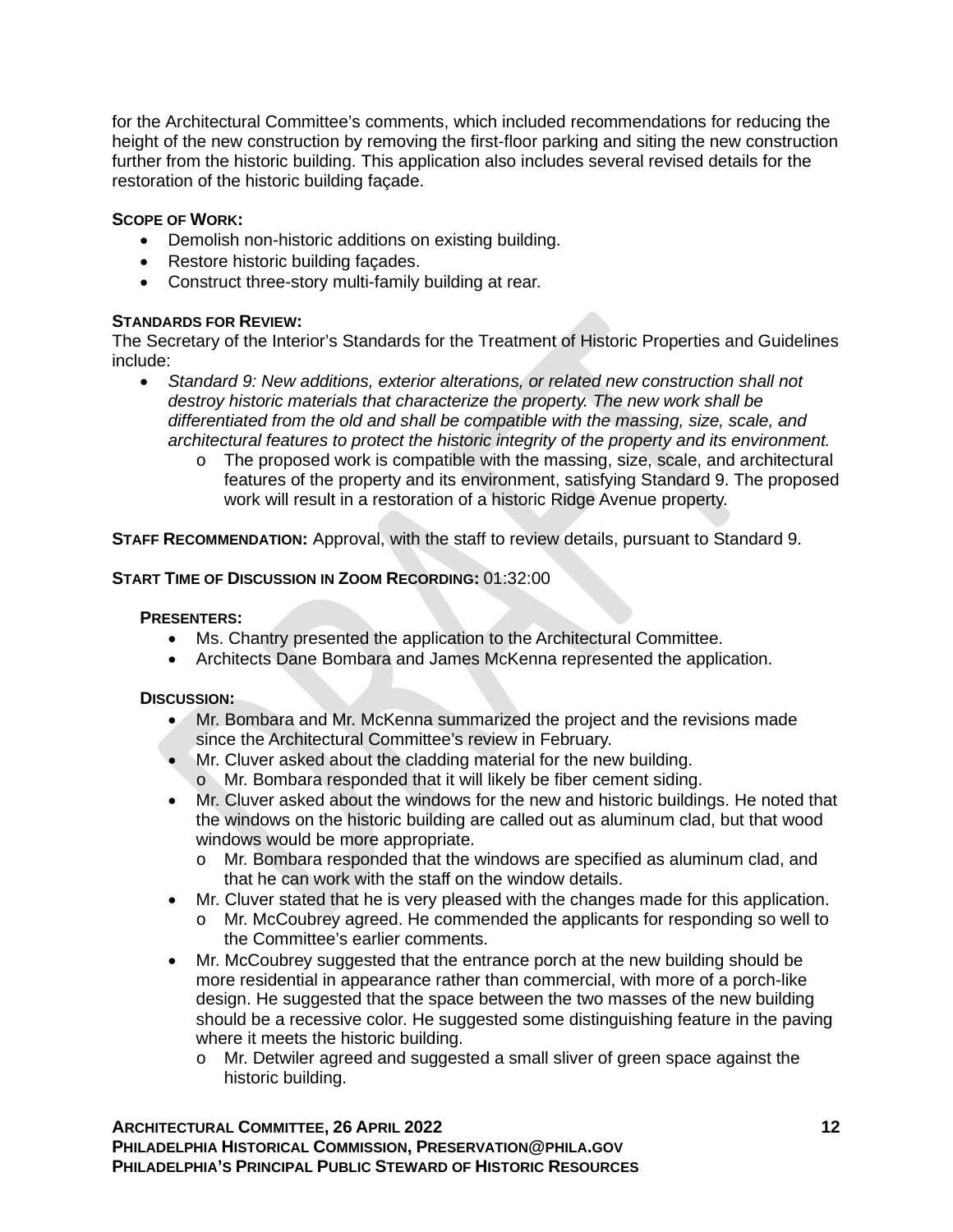- Mr. Detwiler commented that the shed dormer on the new building comes very close to the gable corner. He suggested pulling it back by one foot.
- Ms. Lukachik commented that this proposal is very sympathetic to the historic building and commended the applicants on their presentation materials.
- Mr. D'Alessandro suggested that the windows on the new building should have show sills.
	- o Mr. Detwiler agreed, noting that it could be a simple flat trim board.
- Mr. Cluver applauded the applicants for a nice blending of old and new in their proposal.

## **PUBLIC COMMENT:**

- Paul Pelullo, property owner of the nearest single-family residence, commented that he has been impressed with the applicants' willingness to communicate and work through some of his concerns. He noted that numerous apartment buildings are being constructed in the immediate area. He commented that he will continue to follow this project closely.
- Hal Schirmer commented in support of the project.
- Marlene Schleifer, president of the Ridge Park Civic Association, received confirmation that the commercial tenants would have to move if this project comes to fruition, as the historic building will be solely residential units.
- Lorna Katz asked the staff if a pergola, separate from the new building, would be an appropriate way to handle protection getting into the new building.

### **ARCHITECTURAL COMMITTEE FINDINGS & CONCLUSIONS:**

The Architectural Committee found that:

- The vacant parcel at 7037 Ridge Avenue, upon which the majority of the new construct will sit, is not designated as part of the Ridge Avenue Thematic Historic District, but the three parcels will be consolidated, and the historic designation will then encompass the entire larger property.
- The one-story front and rear additions on the historic building are non-historic.
- The new construction will not block views of the historic building from the public rightof-way.
- A similar application was reviewed by the Architectural Committee in February 2022, at which time comments were provided to the applicant for ways to improve the project.
- This application was revised to account for the Architectural Committee's comments, which included recommendations for reducing the height of the new construction by removing the first-floor parking and siting the new construction further from the historic building.

The Architectural Committee concluded that:

• The proposed work is compatible with the massing, size, scale, and architectural features of the property and its environment, satisfying Standard 9. The proposed work will result in a restoration of a historic Ridge Avenue property.

**ARCHITECTURAL COMMITTEE RECOMMENDATION:** The Architectural Committee voted to recommend approval, with the staff to review details, pursuant to Standard 9, provided:

- The entry at the new building is reconsidered to be more traditional in design;
- A buffer between the paving and the historic building is considered;

**ARCHITECTURAL COMMITTEE, 26 APRIL 2022 13 PHILADELPHIA HISTORICAL COMMISSION, PRESERVATION@PHILA.GOV PHILADELPHIA'S PRINCIPAL PUBLIC STEWARD OF HISTORIC RESOURCES**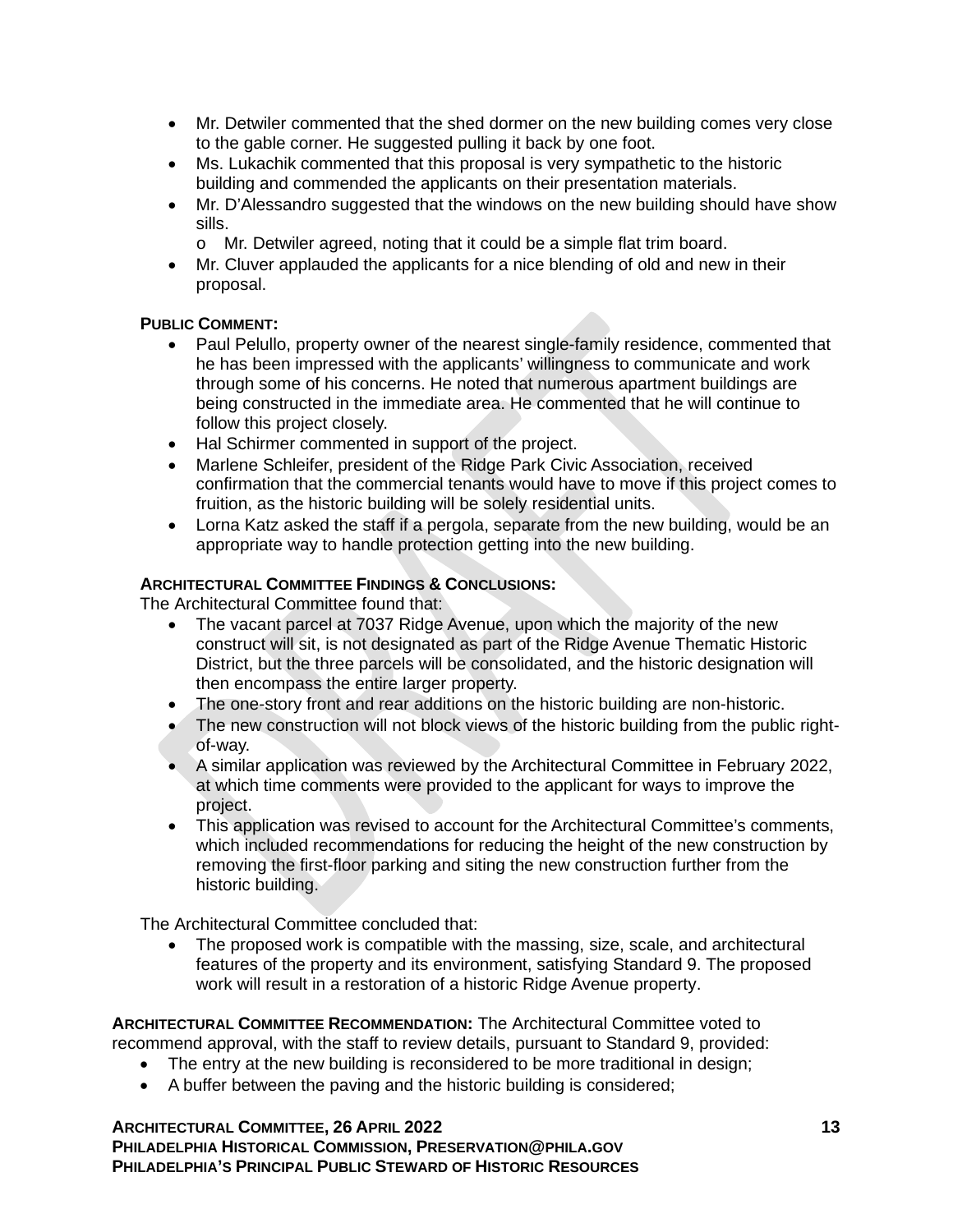- The area between the two masses of the new building is darkened in color to be more recessive;
- The edge of the front dormer on the new building is pulled back slightly so that it is not as close to the gable end of the building;
- Painted wood windows rather than aluminum clad windows are used for the historic building;
- Fiber-cement siding rather than vinyl siding is used on the new building; and
- The windows on the new building have a more traditional sill and frame.

#### **ITEM: 7037, 7039 and 7041 Ridge Ave MOTION: Approval with conditions MOVED BY: Cluver SECONDED BY: Detwiler**

| <b>VOTE</b>             |     |     |         |        |        |  |
|-------------------------|-----|-----|---------|--------|--------|--|
| <b>Committee Member</b> | Yes | No. | Abstain | Recuse | Absent |  |
| Dan McCoubrey           |     |     |         |        |        |  |
| John Cluver             |     |     |         |        |        |  |
| Rudy D'Alessandro       |     |     |         |        |        |  |
| <b>Justin Detwiler</b>  |     |     |         |        |        |  |
| Nan Gutterman           |     |     |         |        |        |  |
| <b>Allison Lukachik</b> |     |     |         |        |        |  |
| Amy Stein               |     |     |         |        |        |  |
| Total                   |     |     |         |        |        |  |

# **ADDRESS: 701 LOMBARD ST**

Proposal: Add roof deck; cut window openings; create basement access Review Requested: Final Approval Owner: Julian Hinson & Justin Billhime Applicant: Liam Zheng, AR Engineers History: 1979; Gross Realty and Construction, developer Individual Designation: None District Designation: Society Hill Historic District, Contributing, 3/10/1999 Staff Contact: Megan Cross Schmitt, megan.schmitt@phila.gov

**OVERVIEW:** The property at 701 Lombard Street is a 3-story, 2-bay, brick, contemporary house constructed ca. 1970 and is classified as contributing in the Society Hill Historic District.

This application proposes to construct a roof deck and pilot house, cut two new window openings at the third-story south façade, and create basement access from the parking space at the west side of the building.

The staff reviewed a previous version of this application that showed the deck lifted off the roof, causing the railing to be visible from the public right-of-way. Fig. 5 shows the difference between the originally proposed railing visibility (red square) versus the current application (yellow square). The staff believes that lowering the deck to sit closer to the roof has succeeded in making the railing minimally visible and therefore inconspicuous from the public right-of-way, as seen in the site-line studies on drawing A.3. The plans note that the proposed railing is white vinyl, and the staff recommends that a metal picket would be more appropriate. Based on the site-line studies, the pilot house appears visible looking west from  $7<sup>th</sup>$  Street. The staff

**ARCHITECTURAL COMMITTEE, 26 APRIL 2022 14 PHILADELPHIA HISTORICAL COMMISSION, PRESERVATION@PHILA.GOV PHILADELPHIA'S PRINCIPAL PUBLIC STEWARD OF HISTORIC RESOURCES**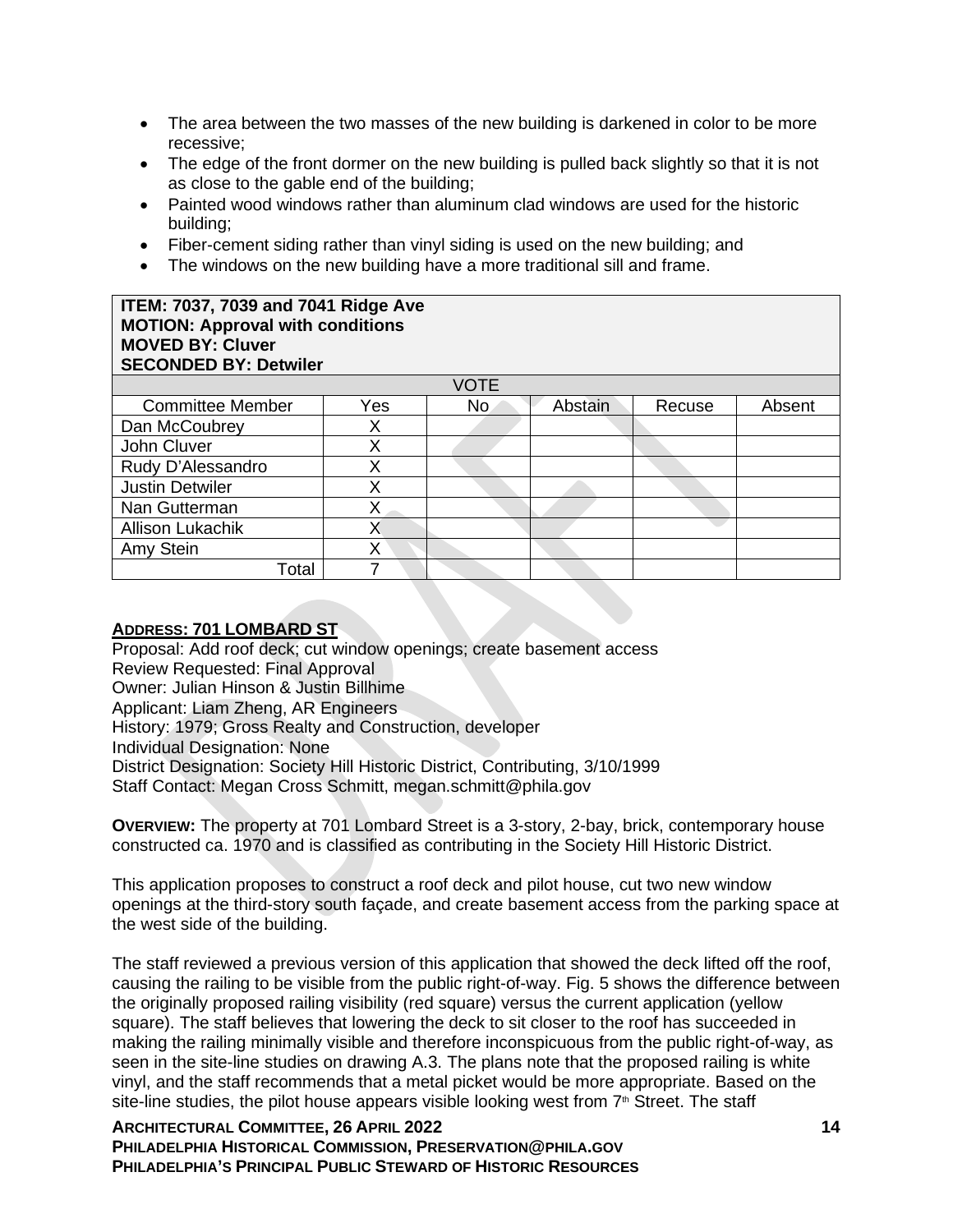recommends that the roof of the pilot house be slanted to minimize the visibility from this view. The staff also asks the applicant to clarify the location of the stair to the pilot house. The roof plan shows it set back from the east façade behind a skylight; however, elsewhere on the plans, it appears that the stair extends all the way to the front façade of the building.

The application proposes to cut two new window openings at the third-story south or Lombard Street façade The staff recommends that the proportions of the new window openings more closely match those of the existing windows.

The proposed new basement access is recessed from Lombard Street and will have minimal impact on the public's understanding of the building.

### **SCOPE OF WORK:**

- Construct roof deck and pilot house;
- Cut two new window openings;
- Create basement access.

## **STANDARDS FOR REVIEW:**

The Secretary of the Interior's Standards for the Treatment of Historic Properties and Guidelines include:

- *Standard 9: New additions, exterior alterations, or related new construction shall not destroy historic materials that characterize the property. The new work shall be differentiated from the old and shall be compatible with the massing, size, scale, and architectural features to protect the historic integrity of the property and its environment.*
	- $\circ$  The deck railing is proposed in white vinyl, which is not a material that is compatible with the building or the historic district. Instead, the staff recommends a simple metal picket railing in order to satisfy Standard 9.
	- o The proportions of the proposed window openings are not compatible with the existing windows on the same façade. To satisfy Standard 9, the staff recommends that they be revised to be more harmonious in size and scale with the existing fenestration.
	- $\circ$  Because the new basement access is set back at the end of the parking space, the staff contends that this change will be inconspicuous from the public right-of-way and therefore will not impact the public's understanding of this building or the historic district. This scope satisfies Standard 9.
- *Roofs Guideline | Recommended: Designing rooftop additions, elevator or stair towers, decks or terraces, dormers, or skylights when required by a new or continuing use*  so that they are inconspicuous and minimally visible on the site and from the public right*of-way and do not damage or obscure character-defining historic features.*
	- o The railing appears to be minimally visible from the public right-of-way; however, it should be a simple metal picket rather than white vinyl.
	- $\circ$  As proposed, the pilot house appears to be highly visible from  $7<sup>th</sup>$  Street. The staff recommends slanting the roof of the pilot house to minimize its visibility.

**STAFF RECOMMENDATION:** Approval, provided the deck railing is metal picket, the pilot house roof slants back, the stair to the pilot house is set back from the façade of the building, and the size and proportions of the new window openings are revised to be more harmonious with the existing windows, pursuant to Standard 9 and the Roofs Guideline.

## **START TIME OF DISCUSSION IN ZOOM RECORDING:** 02:01:55

**ARCHITECTURAL COMMITTEE, 26 APRIL 2022 15 PHILADELPHIA HISTORICAL COMMISSION, PRESERVATION@PHILA.GOV PHILADELPHIA'S PRINCIPAL PUBLIC STEWARD OF HISTORIC RESOURCES**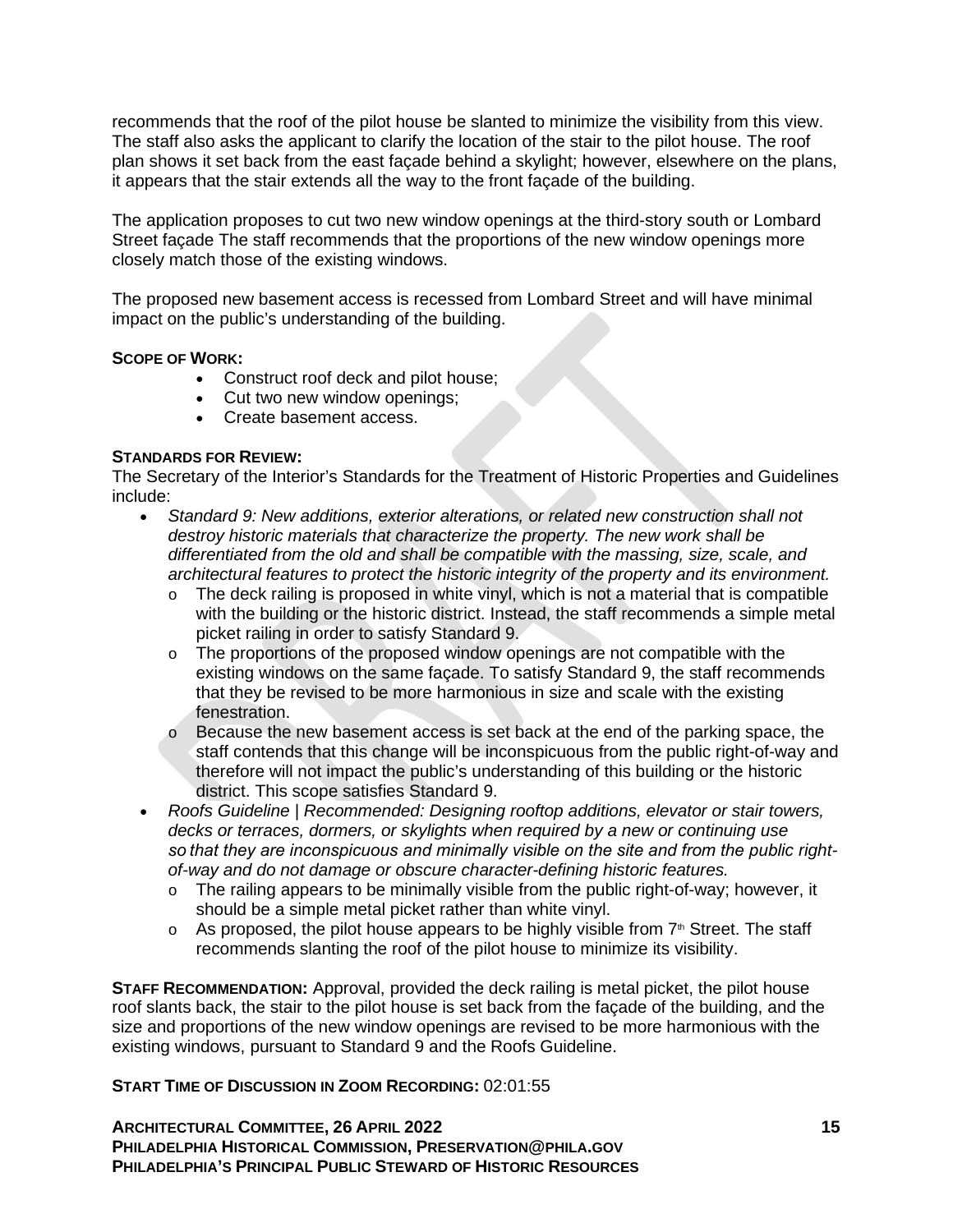# **PRESENTERS:**

- Ms. Schmitt presented the application to the Architectural Committee.
- Property owner Julian Hinson and architect Liam Zheng represented the application.

## **DISCUSSION:**

- Mr. Hinson thanked the Architectural Committee members for the work they do. He stated that he and his family reside in the subject property and that they are proposing the roof deck to provide outdoor space for their two young children. Mr. Hinson explained that the two new window openings on the top floor of the south façade would provide much-needed light into that space. Mr. Hinson added that the proposed basement access from the parking space would allow the family to enter the house more safely than having to walk around the corner and enter from  $7<sup>th</sup>$ Street.
- Mr. McCoubrey thanked Mr. Hinson for his comments and said that the revised plans reflected several of the recommendations made by the staff. He said that his biggest concerns had been the size and shape of the new punched window openings at the third floor and the visibility of the pilot house, both of which had been addressed in the revised plans. Mr. McCoubrey suggested that the height of the pilot house could likely be further reduced.
	- o Mr. Hinson responded that he thought his architect, Mr. Zheng, had reduced the height of the pilot house as much as possible. Mr. Zheng confirmed that he would try and reduce it further.
- Mr. Cluver suggested switching the direction of the pilot house roof slant and Mr. Zheng agreed that that would help decrease the visibility of it. Mr. Cluver remarked that he was fine with the new window openings at the third floor but suggested that the new openings be shifted to align with the windows at the ground floor.
	- o Mr. Hinson asked if the new windows could be made wider if they were shifted to align with the windows below.
- Mr. Cluver responded that the width and location of the proposed new windows were important details for this façade. Ms. Stein commented that the plans showed that the proposed window openings only needed to be shifted a few inches in order to line up with the windows below.
- Mr. Cluver recommended that the color of the pilot house be a neutral gray rather than a sky blue as proposed. Mr. McCoubrey agreed with Mr. Cluver and further recommended that the coping should be the same color as the pilot house siding.
- Mr. Cluver suggested that the metal pickets be a darker color. Mr. D'Alessandro commented that the scale of the railing posts needed to be revised.
	- o Mr. Hinson agreed to make these changes.
- Mr. McCoubrey thanked Mr. Hinson for having revised his plans based on the staff even before the Architectural Committee meeting.
- Mr. Cluver asked Mr. Hinson what color the existing windows were and Mr. Hinson responded they are white.

## **PUBLIC COMMENT:**

• Lorna Katz on behalf of the Society Hill Civic Association stated that her organization supported the recommended changes.

## **ARCHITECTURAL COMMITTEE FINDINGS & CONCLUSIONS:**

The Architectural Committee found that: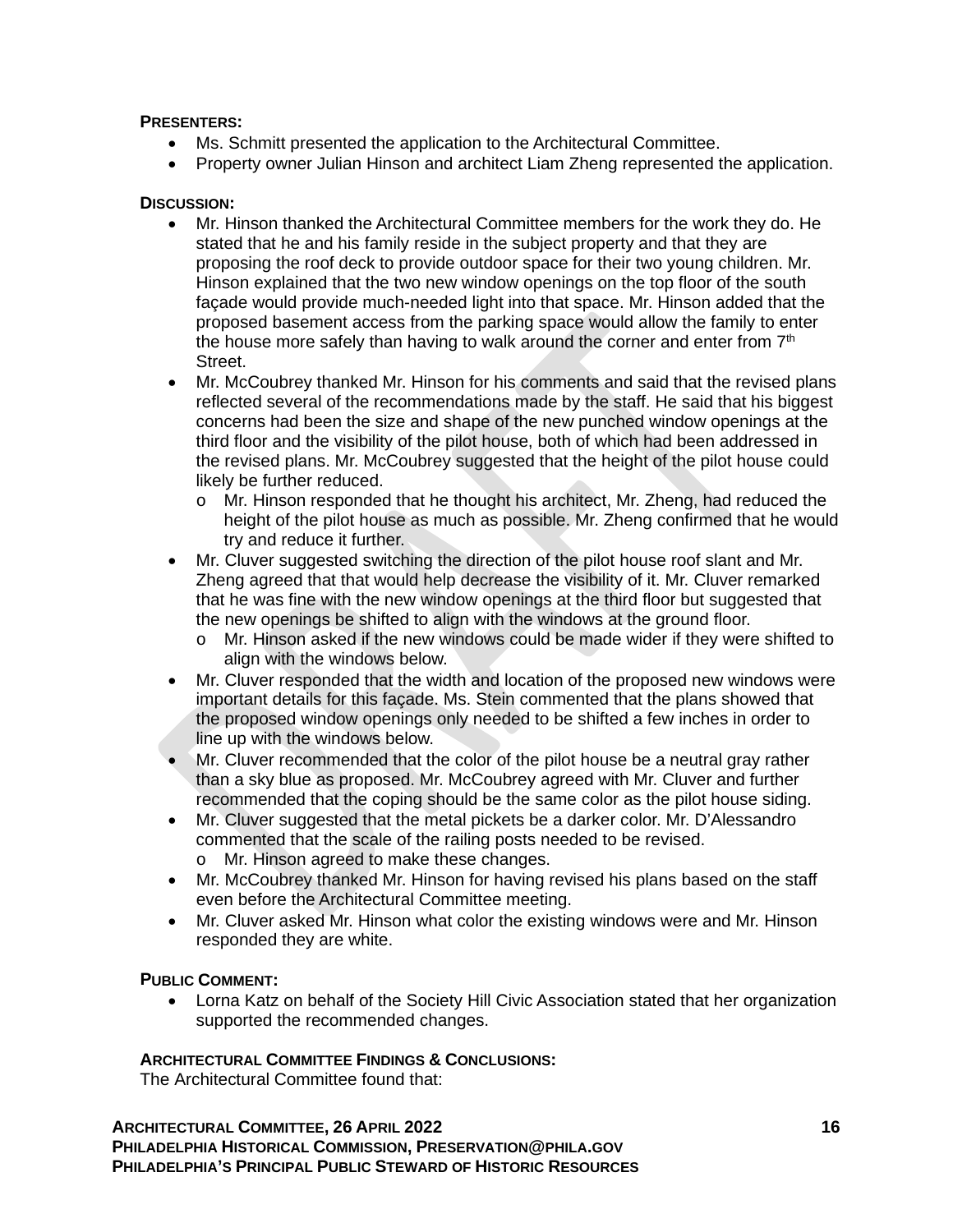- The applicant had already revised their plans to reflect several of the staff's recommendations.
- The pilot house roof can be further revised to decrease the visibility of it from the public right-of-way.
- The shape and location of the proposed new window openings need to be revised to ensure they are compatible with the existing windows.

The Architectural Committee concluded that:

- Revising the deck railing to a dark metal picket makes it more compatible with the context of the historic district, satisfying Standard 9.
- Further decreasing the height of the pilot house roof and painting the pilot house a neutral gray color will make it even more inconspicuous from the public right of way, satisfying the Roofs Guideline.
- The basement access is set back from the street and will not impact the public's understanding of either the subject property or the historic district, satisfying Standard 9.
- Relocating the new window openings to align with the windows at the ground floor will help make this alteration more harmonious with this designated structure, thereby satisfying Standard 9.

**ARCHITECTURAL COMMITTEE RECOMMENDATION:** The Architectural Committee voted to recommend approval, provided that the pilot house roof is pitched in the direction of the stair the height of the pilot house is minimized; the pickets of the deck railing are black metal; the details of the new windows are compatible with the existing windows and align with the windows on the first floor; the cladding and coping at the pilot house is a neutral gray tone; with the staff to review details; pursuant to Standard 9 and the Roofs Guideline.

| <b>ITEM: 701 Lombard St</b><br><b>MOTION: Approval with conditions</b><br><b>MOVED BY: Cluver</b><br><b>SECONDED BY: Lukachik</b> |     |             |         |        |        |  |  |
|-----------------------------------------------------------------------------------------------------------------------------------|-----|-------------|---------|--------|--------|--|--|
|                                                                                                                                   |     | <b>VOTE</b> |         |        |        |  |  |
| <b>Committee Member</b>                                                                                                           | Yes | No          | Abstain | Recuse | Absent |  |  |
| Dan McCoubrey                                                                                                                     | X   |             |         |        |        |  |  |
| John Cluver                                                                                                                       | X   |             |         |        |        |  |  |
| Rudy D'Alessandro                                                                                                                 | Χ   |             |         |        |        |  |  |
| <b>Justin Detwiler</b>                                                                                                            | Χ   |             |         |        |        |  |  |
| Nan Gutterman                                                                                                                     | X   |             |         |        |        |  |  |
| <b>Allison Lukachik</b>                                                                                                           | X   |             |         |        |        |  |  |
| Amy Stein                                                                                                                         | X   |             |         |        |        |  |  |
| Total                                                                                                                             |     |             |         |        |        |  |  |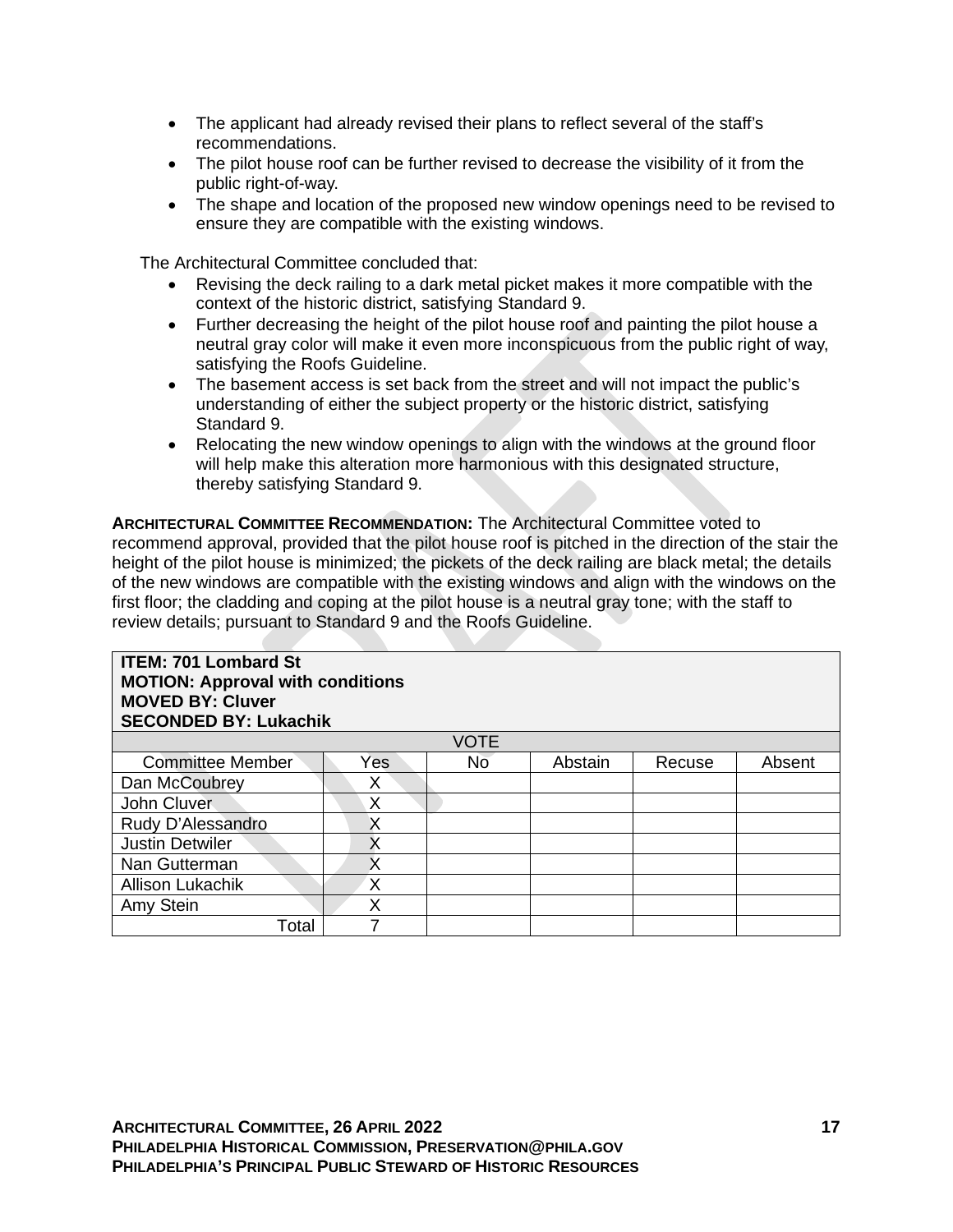# **ADDRESS: 316 DELANCEY ST**

Proposal: Construct one-story rear addition Review Requested: Review In Concept Owner: Elizabeth & Robert Legnini Applicant: Alex Rice, Archer & Buchanan Architecture History: 1969; R.M. Parsky, architect Individual Designation: None District Designation: Society Hill Historic District, Contributing, 3/10/1999 Staff Contact: Meredith Keller, meredith.keller@phila.gov

**OVERVIEW:** The property at 316 Delancey Street is a two-and-one-half-story Georgian Revival building constructed in 1969 to relate to the adjacent eighteenth-century structures. It fronts Delancey Street, and the side of the building extends along Saint Peter's Way. The building's character-defining features include a pent eave, gambrel roof, and front and rear dormers. The property is classified as contributing in the Society Hill Historic District.

This in-concept application proposes to construct an addition at the third story of the rear ell. The addition would not impact the existing chimney and would be set back from the Saint Peter's Way elevation, but it would require the demolition of the rear dormer and a significant portion of the lower slope of the gambrel roof. The addition would feature six-over-nine doublehung sash windows and Boral trim and clapboard siding.

## **SCOPE OF WORK:**

- Demolish rear dormer and portion of rear gambrel roof;
- Construct rear addition;
- Alter Juliet balcony; and
- Replace deteriorated wood trim with Boral trim.

## **STANDARDS FOR REVIEW:**

The Secretary of the Interior's Standards for the Treatment of Historic Properties and Guidelines include:

- *Standard 6: Deteriorated historic features will be repaired rather than replaced. Where the severity of deterioration requires replacement of a distinctive feature, the new feature will match the old in design, color, texture and, where possible, materials. Replacement of missing features will be substantiated by documentary and physical evidence.*
	- o The application proposes to replicate deteriorated wood trim in Boral trim. Provided the new features replicate the historic in design, dimension, and profile, a substitute material may be appropriate and would comply with Standard 6.
- *Standard 9: New additions, exterior alterations, or related new construction shall not destroy historic materials that characterize the property. The new work shall be differentiated from the old and shall be compatible with the massing, size, scale, and architectural features to protect the historic integrity of the property and its environment.*
	- $\circ$  The proposed addition would cause the loss of a large portion of the rear slope of the gambrel roof and the demolition of the rear dormer, both character-defining features of the property. The work does not comply with Standard 9.

**STAFF RECOMMENDATION:** Denial, pursuant to Standard 9.

**ARCHITECTURAL COMMITTEE, 26 APRIL 2022 18 PHILADELPHIA HISTORICAL COMMISSION, PRESERVATION@PHILA.GOV PHILADELPHIA'S PRINCIPAL PUBLIC STEWARD OF HISTORIC RESOURCES START TIME OF DISCUSSION IN ZOOM RECORDING:** 02:22:53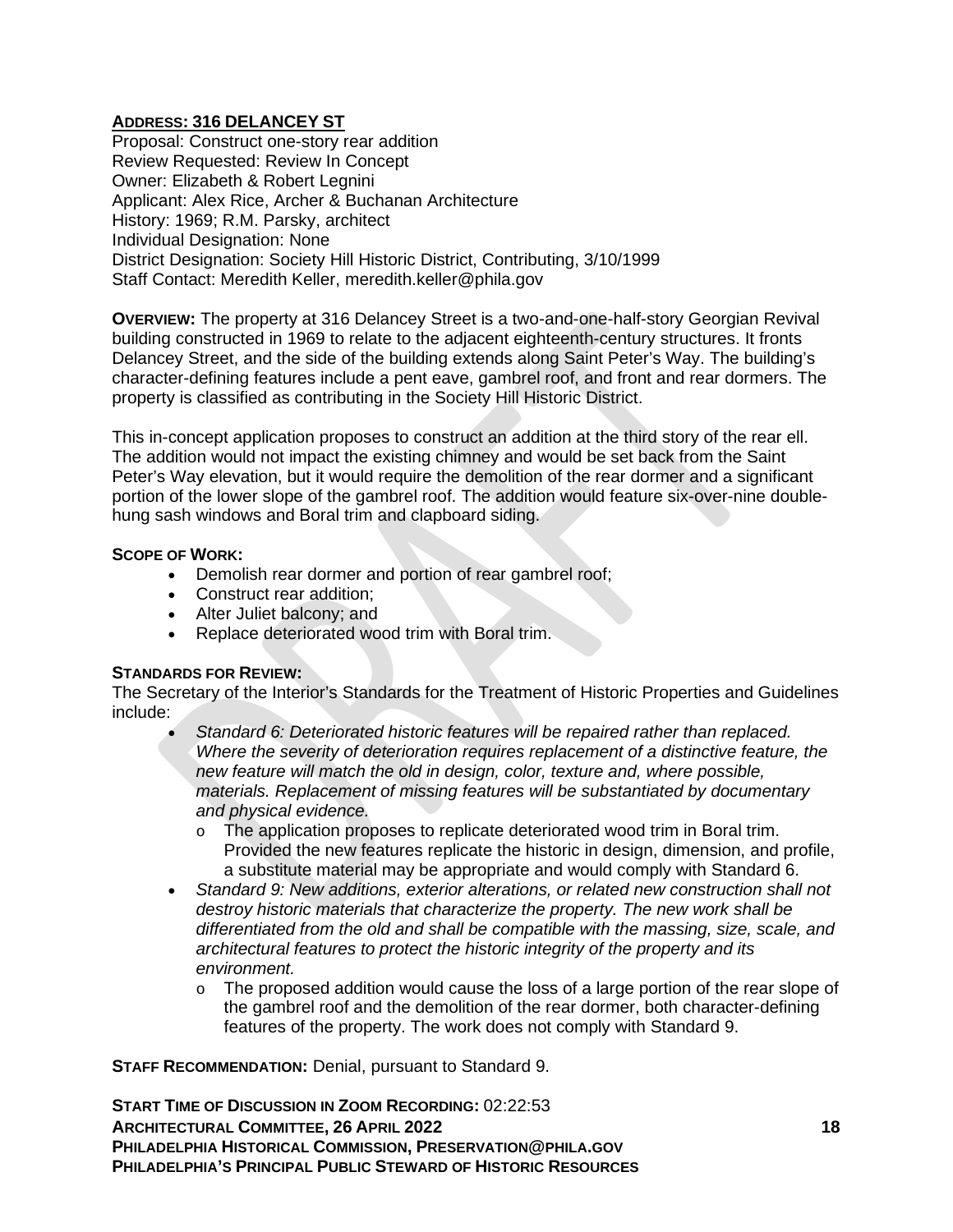# **PRESENTERS:**

- Ms. Keller presented the application to the Architectural Committee.
- Architect Alex Rice represented the application.

# **DISCUSSION:**

- Mr. Rice explained the reasons for the application, noting that the owner wants to create a small sunroom at the rear third-story of the house. He elaborated that he tried to incorporate the Secretary of the Interior's Standards in creating the addition and felt that he accomplished an appropriate design by including a setback from St. Peter's Way and minimizing the addition's conspicuousness. The windows, he continued, match the configuration of the property's existing windows, and trim details would match details throughout the building, though they would be simplified.
- Mr. Cluver observed that the property is in a prominent location and is highly visible from the public right-of-way.
- Ms. Stein questioned whether an outdoor deck is proposed around the addition, noting that a railing is indicated in the elevations.
	- o Mr. Rice responded that the owners are considering using the space for potted plants. Because French doors are proposed, he continued, a railing would be required, though it would be a minimal black metal railing. He added that the owners would be agreeable to no exterior roof access.
- Ms. Stein commented that the property was constructed in 1969, though it is classified as contributing in the district, and asked whether the property gets full review.
	- o Mr. McCoubrey asked whether the property is part of the redevelopment era.<br>
	o Mr. Farnham answered that the Society Hill Historic District was designated in
	- Mr. Farnham answered that the Society Hill Historic District was designated in such a way as to include buildings constructed during the redevelopment era. The district's period of significance, he continued, extends into the 1980s to account for the construction that took place from the 1950s forward. He confirmed that the Committee should review this building like any other contributing building in the district.
- Mr. Cluver asked where the existing air conditioning units would be located.
	- o Mr. Rice responded that they are shown in the elevation and would be located on the upper corner of the roof. He noted that it would be reduced from two units to one and would be tucked behind the chimney.
- Mr. Cluver inquired whether the addition would wrap around the chimney. o Mr. Rice confirmed that it would.
- Ms. Stein stated that she is not opposed to a change at the building's third story, but she would respond better to a central enlarged dormer, adding that it would also allow more space on the roof for the condensers.
	- $\circ$  Mr. Rice replied that the addition's footprint abuts the party wall and is set back from the side and rear walls in a way that is typical of rear ells. He contended that it seemed to be an appropriate massing for the space.
	- o Ms. Lukachik observed that the neighboring building does not have the same plan. She agreed with Ms. Stein that the roof access should be eliminated and that the massing should be centered.
- Mr. Detwiler argued that the addition would be so visible and contended that there is a purity to the building's massing. He added that it would be an attractive addition, but he is struggling with the loss of the rear gambrel and the flanking dormer. He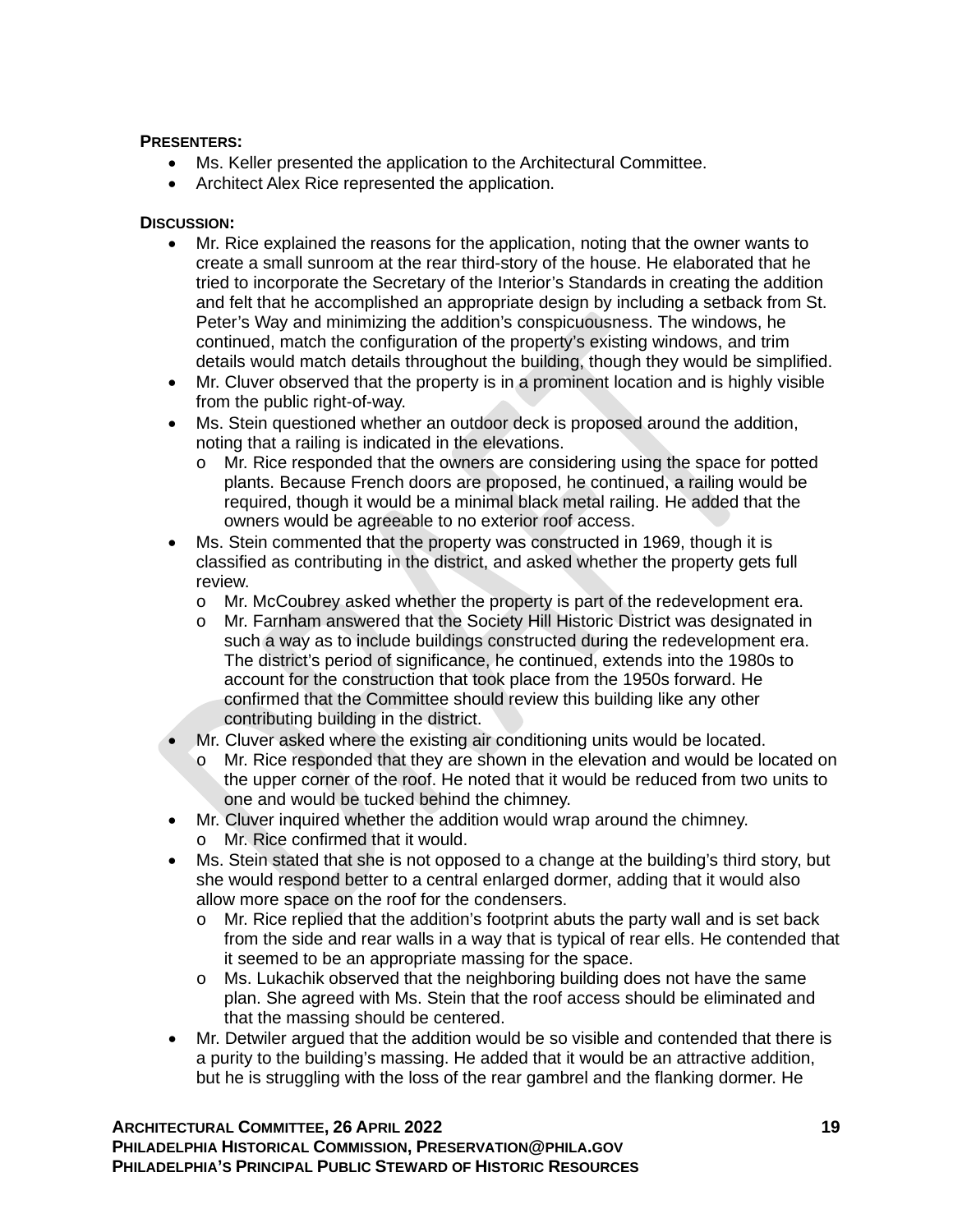then commented on the enlargement of the Juliet balcony, stating that it is too deep as proposed and should be 1-foot or 18-inches.

- Mr. McCoubrey stated that the Committee often reviews alterations to the rear slopes and dormers of properties and that it often prefers to see the dormers remain in their general form. In this case, he continued, it appears to be a third-story overbuild. He noted that the chimney is also a character-defining feature and argued that wrapping the chimney and losing a portion of the gambrel and rear dormer would not be consistent with the Standards.
- Mr. Rice stated he is not clear on a direction to improve the design, other than a few comments to consider an enlarged dormer. He questioned whether there cannot be any addition in the back or if the direction is for a smaller, centered addition.
	- o Ms. Stein answered that a centered expanded dormer that provided extra space at the third story would be acceptable to her. She noted that the building sits on a large site and that a one- or two-story addition in the rear yard could be considered.
	- o Ms. Gutterman remarked that she does not find any addition appropriate.

### **PUBLIC COMMENT:**

• Lorna Katz commented that the Zoning and Historic Preservation Committee of the Society Hill Civic Association voted to deny the proposal for the same reasons stated by the Architectural Committee.

#### **ARCHITECTURAL COMMITTEE FINDINGS & CONCLUSIONS:**

The Architectural Committee found that:

- The building was constructed in 1969 as part of the Philadalphia Redevelopment Authority's effort to revitalize Society Hill. The building is classified as a contributing resource in the Society Hill Historic District.
- The property is highly visible from the public right-of-way, because it is adjacent to St. Peter's Way.
- The addition would cause the loss of a significant portion of the rear gambrel roof and the rear dormer, and it would wrap around the chimney. Each of those features is character defining.

The Architectural Committee concluded that:

- An enlarged dormer may be appropriate to allow for more space at the third story, or an addition in the rear yard could be considered.
- As proposed, the addition would cause the loss of several character-defining features and is not appropriate in massing, size, or scale. The work does not comply with Standard 9.

**ARCHITECTURAL COMMITTEE RECOMMENDATION:** The Architectural Committee voted to recommend denial, pursuant to Standard 9.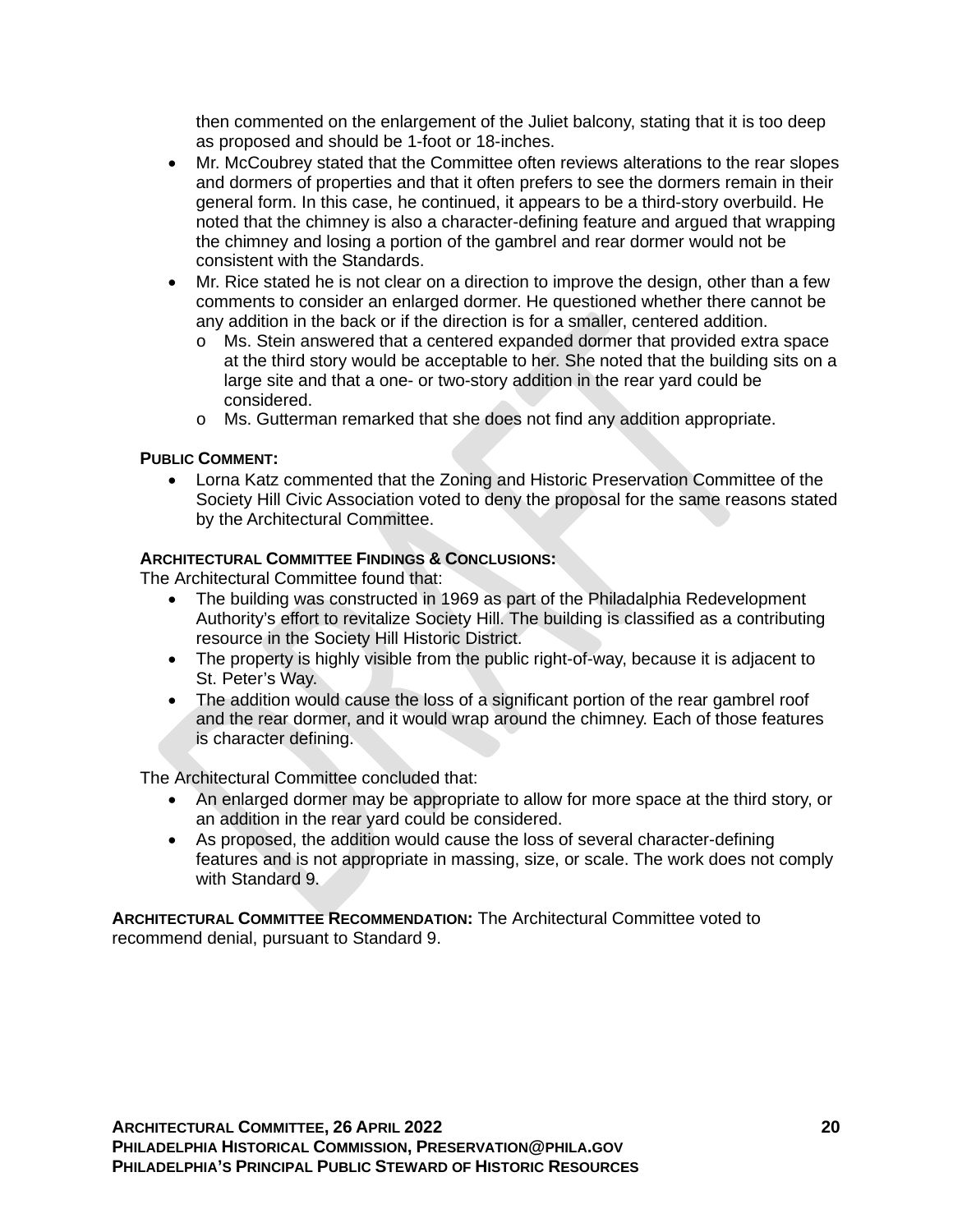| <b>ITEM: 316 Delancey St</b><br><b>MOTION: Denial</b><br><b>MOVED BY: Gutterman</b><br><b>SECONDED BY: D'Alessandro</b> |     |             |         |        |        |  |  |
|-------------------------------------------------------------------------------------------------------------------------|-----|-------------|---------|--------|--------|--|--|
|                                                                                                                         |     | <b>VOTE</b> |         |        |        |  |  |
| <b>Committee Member</b>                                                                                                 | Yes | No.         | Abstain | Recuse | Absent |  |  |
| Dan McCoubrey                                                                                                           | Χ   |             |         |        |        |  |  |
| John Cluver                                                                                                             | X   |             |         |        |        |  |  |
| Rudy D'Alessandro                                                                                                       | Χ   |             |         |        |        |  |  |
| <b>Justin Detwiler</b>                                                                                                  | Χ   |             |         |        |        |  |  |
| Nan Gutterman                                                                                                           | X   |             |         |        |        |  |  |
| <b>Allison Lukachik</b>                                                                                                 | X   |             |         |        |        |  |  |
| Amy Stein                                                                                                               | Χ   |             |         |        |        |  |  |
| Total                                                                                                                   |     |             |         |        |        |  |  |

## **ADDRESS: 133 BECK ST**

Proposal: Construct two-story rear addition with roof deck Review Requested: Final Approval Owner: Jordan & Melanie Donaldson Applicant: Jared Melvin Blake, Level Nine Architects History: 1830 Individual Designation: 6/24/1958, 1/26/1965 District Designation: None Staff Contact: Allyson Mehley, allyson.mehley@phila.gov

#### **OVERVIEW:**

This application seeks final approval for a two-story rear addition with a roof deck at 133 Beck Street. The main block was constructed circa 1830. The one-story addition was constructed with concrete block and a stucco finish around the middle of the twentieth century. The property is located at the northeast corner of Beck Street and S. Hancock Street. The new addition would be visible from the public right-of-way.

The scope of work includes the demolition of the one-story non-historic addition and the full rear wall of the main block. A new two-story addition with roof deck is proposed. It would be woodframe construction with Hardie Board clapboard style siding. The proposed windows on the addition are double hung.

## **SCOPE OF WORK:**

- Remove existing one-story rear addition.
- Demolish rear wall of main block.
- Construct new two-story addition and roof deck with foundation.

#### **STANDARDS FOR REVIEW:**

The Secretary of the Interior's Standards for the Treatment of Historic Properties and Guidelines include: 

• *Standard 9: New additions, exterior alterations, or related new construction shall not destroy historic materials that characterize the property. The new work shall be differentiated from the old and shall be compatible with the massing, size, scale, and* 

**ARCHITECTURAL COMMITTEE, 26 APRIL 2022 21 PHILADELPHIA HISTORICAL COMMISSION, PRESERVATION@PHILA.GOV PHILADELPHIA'S PRINCIPAL PUBLIC STEWARD OF HISTORIC RESOURCES**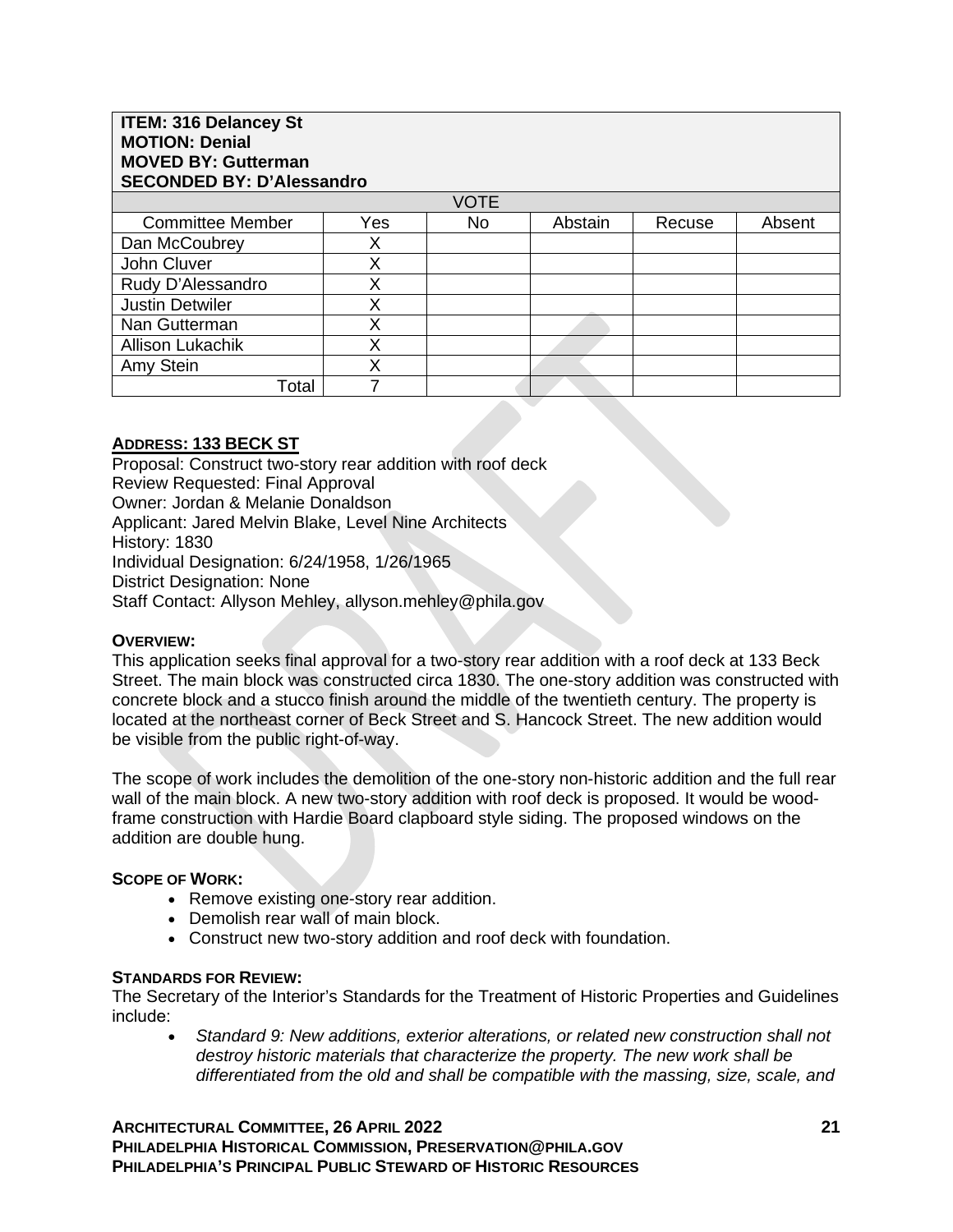*architectural features to protect the historic integrity of the property and its environment.*

- $\circ$  The demolition of the rear main wall permanently removes a large amount of historic material and does not meet Standard 9. If the applicant can retain the rear wall, reuse its existing openings, utilizing selective demolition, instead of full demolition, the work will meet Standard 9.
- $\circ$  The rear addition was constructed in the middle of the twentieth century more than one hundred years after the historic main block and is constructed of concrete block; therefore, the addition is not historically significant and its demolition meets Standard 9.
- o The proposed two-story addition is compatible in terms of massing, scale, and materials and generally meets Standard 9.
- *Standard 10: New additions and adjacent or related new construction will be undertaken in such a manner that, if removed in the future, the essential form and integrity of the historic property and its environment will be unimpaired.*
	- $\circ$  The full demolition of the rear wall would be a permanent alteration and therefore does not meet Standard 10. If the applicant can update reuse existing openings in the rear wall instead of full demolition, the proposal will meet Standard 10.

**STAFF RECOMMENDATION:** The staff recommends approval of the proposed addition if the applicant can eliminate the full demolition of the rear wall, pursuant to Standards 9 and 10.

# **START TIME OF DISCUSSION IN ZOOM RECORDING:** 02:42:45

## **PRESENTERS:**

- Ms. Mehley presented the application to the Architectural Committee.
- Property owner Jordan Donaldson represented the application.

# **DISCUSSION:**

- Mr. Donaldson summarized the project and noted that work on front façade such as installation of shutters will be reviewed by the staff. He explained the revised plan for the rear addition is to use existing openings on the second and third stories for the doorways. Mr. Donaldson commented that the double-hung windows on the rear addition are intended to be a six-over-six configuration, although they are shown in the elevation drawings as one-over-one. He stated these changes have already been communicated to his architect.
- Mr. Detwiler pointed out the windows on the addition are currently shown as doublehung windows but a one-over-one configuration. He also inquired about changes to the front door.
	- o Mr. Donaldson replied that the architect will update the drawings to show the sixover-six configuration for all double-hung windows. He noted that there are no planned alterations to the front façade door or windows, and these elements will remain as they currently appear. Mr. Donaldson did point out they would like to install shutters on the front facade.
- Ms. Stein asked Mr. Donaldson about the cladding material proposed for the rear addition. She commented that the notes on the drawings are confusing.
	- o Mr. Donaldson responded that it will be Hardie siding on wood frame and would be a beige color. He said that in the Queen Village neighborhood additions often use a beige color, whether it is stucco or another material, as this is a complement to the brick.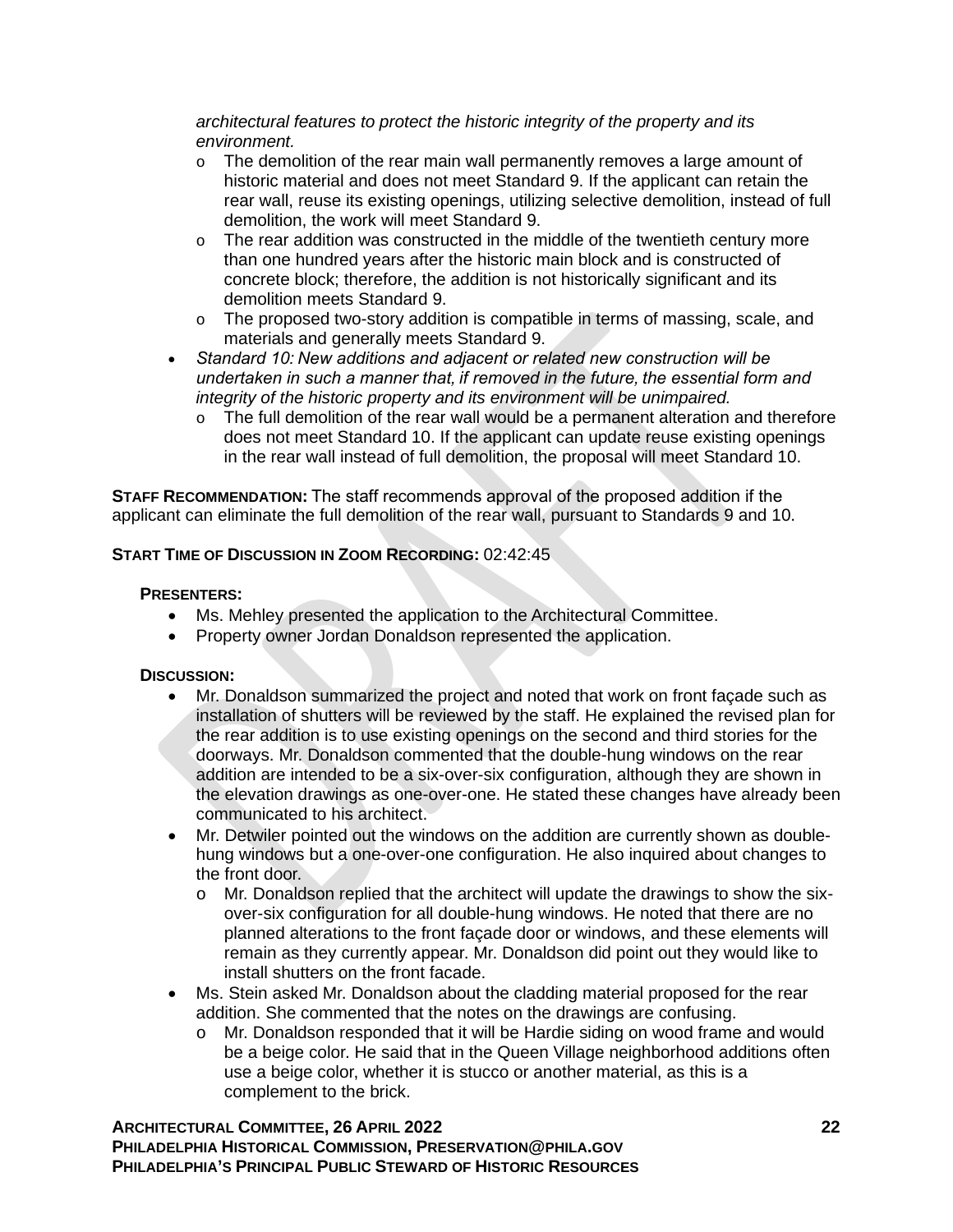- o Ms. Stein inquired how the proposed siding would meet the sidewalk. She explained that usually Hardie siding does not go all the way to the sidewalk.
- o Mr. Donaldson said he will have to consider what material will transition to the sidewalk.
- Mr. Detwiler said that the Committee is challenged by not having a lot of the details in front of them. He continued that, as with other applications that had been presented prior to this one, the Committee likes to review drawings with a certain level of detail and respond to them accordingly. Mr. Detwiler said there are a lot of unknowns with this project without seeing updated drawings. He stated that it is challenging to review the application.
	- o Mr. D'Alessandro added that he finds the application to be incomplete.
- Ms. Lukachik inquired if the new intent is to keep the existing rear wall and repoint it. She also asked if the windows would be altered into doorways.
	- o Mr. Donaldson confirmed this is accurate. He noted this would be done to the windows on the second and third stories on the left side. Mr. Donaldson explained that these two windows would be modified into doorways.
	- o Ms. Lukachik replied that while that makes sense in concept, it makes it difficult to approve the version of drawings in front of them.
- Ms. Stein said that even if the Committee, which is advisory only to the Commission, recommends denial, the applicant has the opportunity to revise the drawings prior to the Historical Commisison meeting in May. She continued that, if the revised drawings are representative of the intent of Mr. Donaldson's statements, it is likely that the application could be approved by the Historical Commission. Ms. Stein reiterated Ms. Lukachik's comment that it is difficult for the Committee to approve the drawings in front of them because they do not currently reflect the intent as stated by Mr. Donaldson.
	- o Mr. Donaldson said he understood and stated that his architect is currently working on the changes recommended by staff. He commented that he is looking to have changes recommended by staff and Architectural Committee completed in time for the Historical Commission meeting.
- Mr. McCoubrey pointed out that the application drawings show one elevation with windows and another without windows.
	- o Mr. Donaldson replied that the intent is to have no windows on the side elevation, which faces the street.
	- o Ms. Stein pointed out the elevations on drawing page A200, which shows the addition without windows.
- Mr. Detwiler inquired about the construction materials of the neighboring additions on the block.
	- o Ms. Mehley showed an aerial photograph of neighboring buildings showing additions clad in stucco.
	- o Mr. Detwiler noted the materials use on nearby buildings and suggested his preference for the addition would be brick or stucco rather than fiber-cement siding.
	- o Mr. Donaldson replied that they can consider both brick and stucco for the addition.
- Mr. Detwiler asked if the chimneys will remain.
	- o Mr. Donaldson confirmed they will be remaining in place and removal is not in the scope of this project.
- Ms. Stein recommended windows on the addition. Ms. Stein and Mr. Detwiler suggested the different types of windows configurations that would be appropriate for

### **ARCHITECTURAL COMMITTEE, 26 APRIL 2022 23 PHILADELPHIA HISTORICAL COMMISSION, PRESERVATION@PHILA.GOV PHILADELPHIA'S PRINCIPAL PUBLIC STEWARD OF HISTORIC RESOURCES**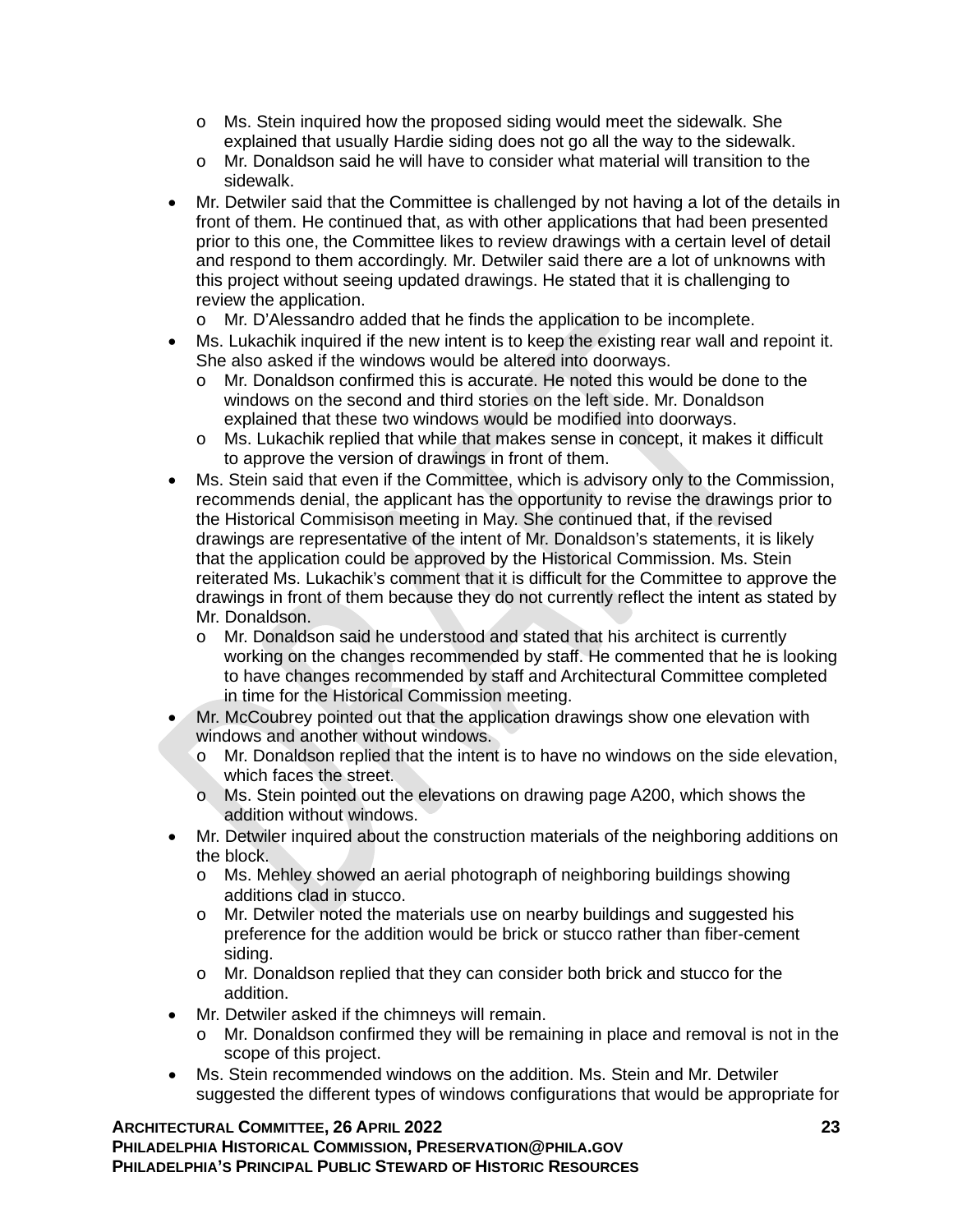the space on the side elevation. Ms. Stein suggested two paired windows on the first and second floors. Mr. Detwiler suggested two separate windows on each floor.

- Mr. Detwiler said he is struggling with the enclosed parapet surrounding the deck.
- Mr. Cluver disagreed with the use of a parapet and stated that something like a metal picket railing would look good especially if the parapet covers the bottom area of the wood deck with a picket railing installed above it.
- Mr. Detwiler suggested a wood picket railing could also be compatible with the historic building and that there are precedents in the area that would support this type of railing.

### **PUBLIC COMMENT:**

• Randal Baron stated this building likely would have had shutters. He recommended that a simple vertical picket on the rear deck would be more compatible with the historic building than the parapet wall.

### **ARCHITECTURAL COMMITTEE FINDINGS & CONCLUSIONS:**

The Architectural Committee found that:

- The application drawings appear incomplete. Details and notes should be added to plans and elevation drawings that clearly show the scope of work. Areas of the building not in scope should clearly delineated.
- The applicant has revised the scope of work based on discussions with the staff but the drawings do not yet reflect these changes. If applicant can revise drawings based on staff and Committee feedback prior to the Historical Commission meeting, it is possible that application can be approved at upcoming Historical Commission meeting.
- The cladding material on rear additions in this area of Philadelphia was historically masonry construction. The applicant should consider stucco or brick cladding on the addition.
- The parapet should be lowered to just above the roof decking. A metal or wood picket railing should be used in place of the higher parapet wall. This metal or wood railing is most compatible with the historic building.
- Windows should be added to the addition walls facing the street.

The Architectural Committee concluded that:

- The demolition of the rear main wall permanently removes a large amount of historic material and does not meet Standard 9.
- The proposed two-story addition is not compatible in terms of proportions, details, and materials and does not meet Standard 9.
- The rear addition is not historically significant, and its demolition meets Standard 9.
- The full demolition of the rear wall does not meet Standard 10. If the rear wall is retained and altered, the proposal could meet Standard 10.

**ARCHITECTURAL COMMITTEE RECOMMENDATION:** The Architectural Committee voted to recommend denial, pursuant to Standard 9 and 10.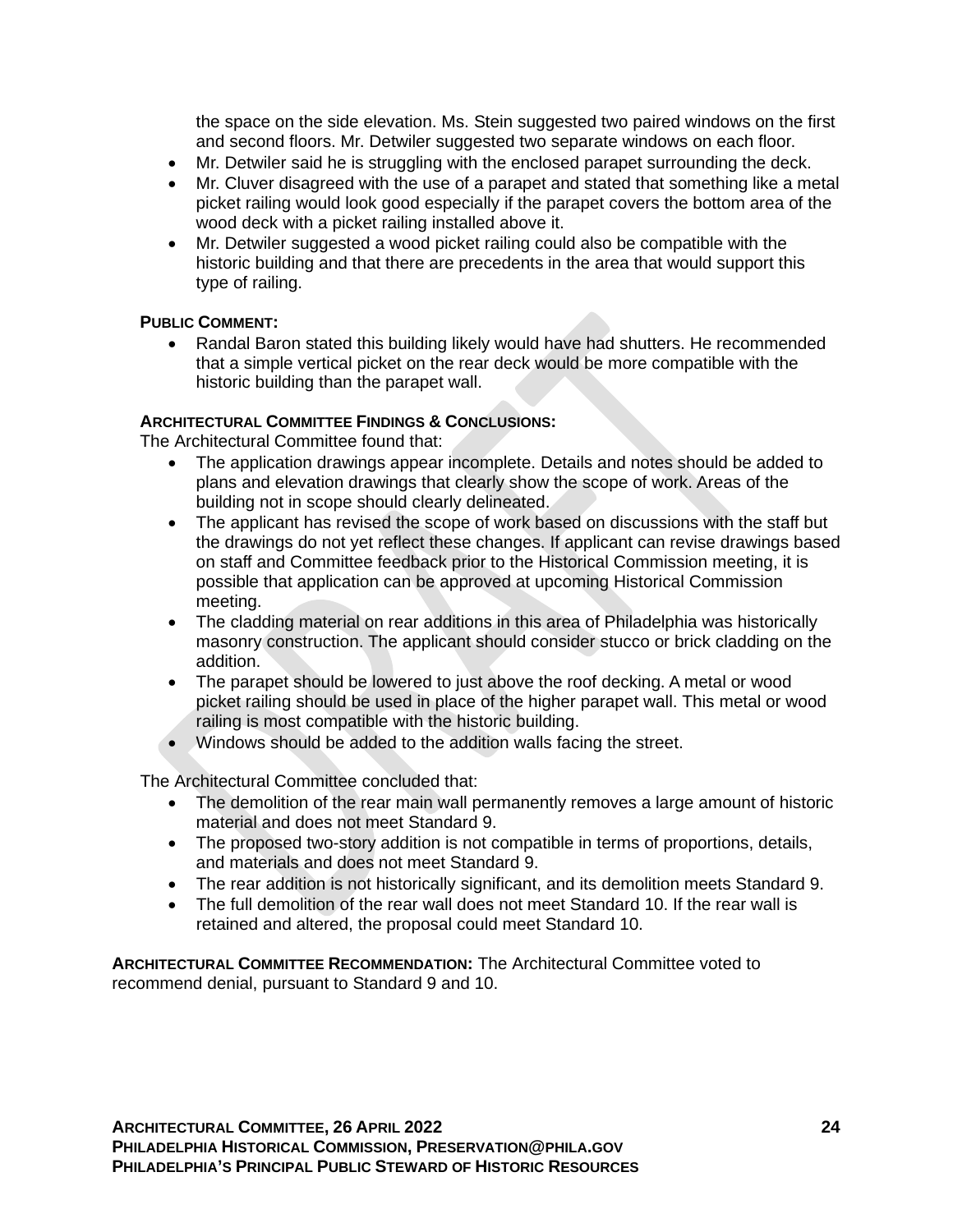| <b>ITEM: 133 Beck St</b><br><b>MOTION: Denial</b><br><b>MOVED BY: Cluver</b><br><b>SECONDED BY: Gutterman</b> |     |             |         |        |        |  |  |
|---------------------------------------------------------------------------------------------------------------|-----|-------------|---------|--------|--------|--|--|
|                                                                                                               |     | <b>VOTE</b> |         |        |        |  |  |
| <b>Committee Member</b>                                                                                       | Yes | No.         | Abstain | Recuse | Absent |  |  |
| Dan McCoubrey                                                                                                 | Х   |             |         |        |        |  |  |
| John Cluver                                                                                                   | X   |             |         |        |        |  |  |
| Rudy D'Alessandro                                                                                             | Χ   |             |         |        |        |  |  |
| <b>Justin Detwiler</b>                                                                                        | X   |             |         |        |        |  |  |
| Nan Gutterman                                                                                                 | X   |             |         |        |        |  |  |
| <b>Allison Lukachik</b>                                                                                       | v   |             |         |        |        |  |  |
| Amy Stein                                                                                                     | X   |             |         |        |        |  |  |
| Total                                                                                                         |     |             |         |        |        |  |  |

### **ADDRESS: 341 N FRONT ST**

Proposal: Construct three-story addition on three-story building Review Requested: Final Approval Owner: John Scorsone Applicant: Brett Harman, Harman Deutsch Ohler Architecture History: 2002 Individual Designation: None District Designation: Old City Historic District, Non-contributing, 12/12/2003 Staff Contact: Megan Cross Schmitt, megan.schmitt@phila.gov

**OVERVIEW:** The property at 341 N. Front Street is a 3-story, 2-bay, brick, vernacular house constructed ca. 2002 and is classified as non-contributing in the Old City Historic District. The upper bays at the N. Front Street façade appear to be clad in vinyl siding. The ground-story of the rear (Water Street) façade is also brick and has a garage, with the upper floors clad in vinyl siding. A deck and railing are visible on the roof of the second story.

This application proposes to construct a three-story addition on top of the existing building. The third story of the N. Front façade is proposed to be reconstructed and clad in a red brick veneer to match existing. Aluminum composite panels are proposed to clad the upper floors. At the rear (Water Street) façade, the floors of the addition are proposed to be clad in the same aluminum composite panels. Covered balconies are proposed at the top floors of both the N. Front and Water Street facades. Glass guardrails are proposed throughout. Aluminum-clad wood windows are also proposed throughout both facades.

#### **SCOPE OF WORK:**

• Construct three-story addition on a three-story building

#### **STANDARDS FOR REVIEW:**

The Secretary of the Interior's Standards for the Treatment of Historic Properties and Guidelines include:

• *Standard 9: New additions, exterior alterations, or related new construction shall not destroy historic materials that characterize the property. The new work shall be differentiated from the old and shall be compatible with the massing, size, scale, and* 

**ARCHITECTURAL COMMITTEE, 26 APRIL 2022 25 PHILADELPHIA HISTORICAL COMMISSION, PRESERVATION@PHILA.GOV PHILADELPHIA'S PRINCIPAL PUBLIC STEWARD OF HISTORIC RESOURCES**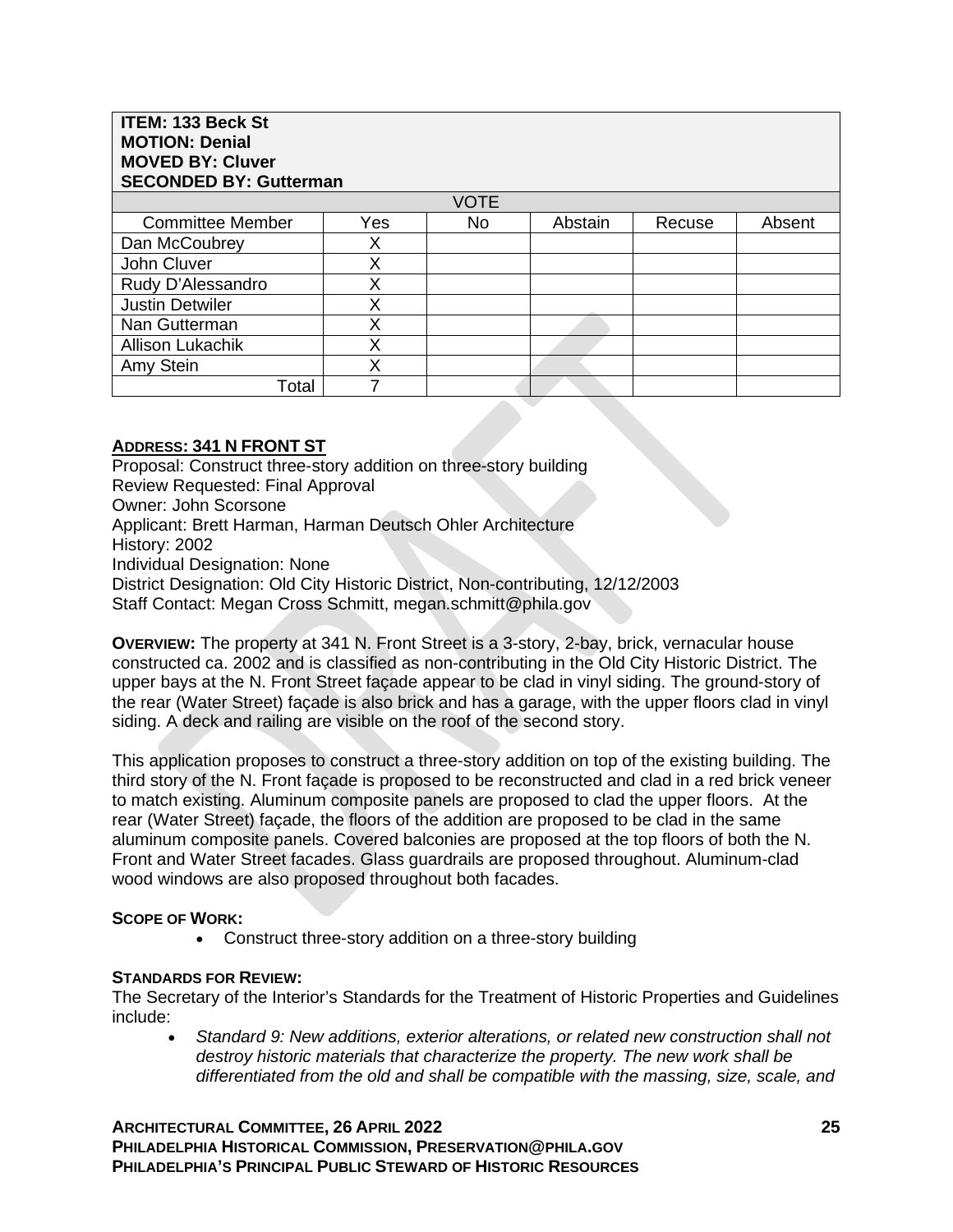*architectural features to protect the historic integrity of the property and its environment.*

- $\circ$  Because this structure is not historic fabric on this structure, no historic material will be destroyed, satisfying Standard 9.
- $\circ$  Though the materials of the proposed addition are similar to the materials on other non-historic structures adjacent to the subject property, they are no compatible with the district as a whole. Moreover, the massing, size, and scale of the proposed addition are not compatible with the Old City Historic District. The proposed addition appears much taller that the surrounding buildings. For these reasons, the proposal does not satisfy Standard 9.
- *Standard 10: New additions and adjacent or related new construction shall be undertaken in such a manner that if removed in the future, the essential form and integrity of the historic property and its environment would be unimpaired.*
	- o There is no historic fabric to protect, therefore the proposal satisfies Standard 10.

# **STAFF RECOMMENDATION:** Denial, pursuant to Standard 9.

## **START TIME OF DISCUSSION IN ZOOM RECORDING:** 03:05:28

## **PRESENTERS:**

- Ms. Schmitt presented the application to the Architectural Committee.
- Architect Rustin Ohler represented the application.

### **DISCUSSION:**

- Ms. Stein asked if the applicant wanted to respond to the staff's recommendation.
	- o Mr. Ohler explained that some alterations to the front of the building had been previously approved by the staff. He commented that the work under review today is in the spirit of making the building more compatible with the block and the historic district.
- Ms. Stein commented that, because the party walls of the new addition extend above the adjacent properties, it makes the proposed addition look taller than the plans show. She suggested that, if the party walls were opened up, it could make a difference in terms of the perceived height of the addition.
	- o Mr. Ohler responded that his client might be open to the suggestion.
- Mr. McCoubrey agreed with Ms. Stein's comments about pulling back the party walls. He added that the Architectural Committee members typically prefer guard rails to be a simple metal picket design rather than glass as the applicant is proposing.
	- o Mr. Ohler responded that he sees glass guardrails used frequently throughout the Old City Historic District.
- Ms. Stein stated that with the right architectural detailing, the proposed height could likely be appropriate on this block of the historic district.
	- o Mr. Ohler replied that he would consult with his client about making some of the recommended revisions.
- Mr. McCoubrey asked the applicant why the brick does not extend all the way up at the Water Street façade. He remarked that the proposed overbuild is substantial for a relatively small footprint.
	- o Mr. Ohler explained that structural reasons prevented the brick from extending up the entire façade.
- Mr. Cluver observed that the proposed design was compatible with the buildings to its right more so that the buildings to its left.

### **ARCHITECTURAL COMMITTEE, 26 APRIL 2022 26 PHILADELPHIA HISTORICAL COMMISSION, PRESERVATION@PHILA.GOV PHILADELPHIA'S PRINCIPAL PUBLIC STEWARD OF HISTORIC RESOURCES**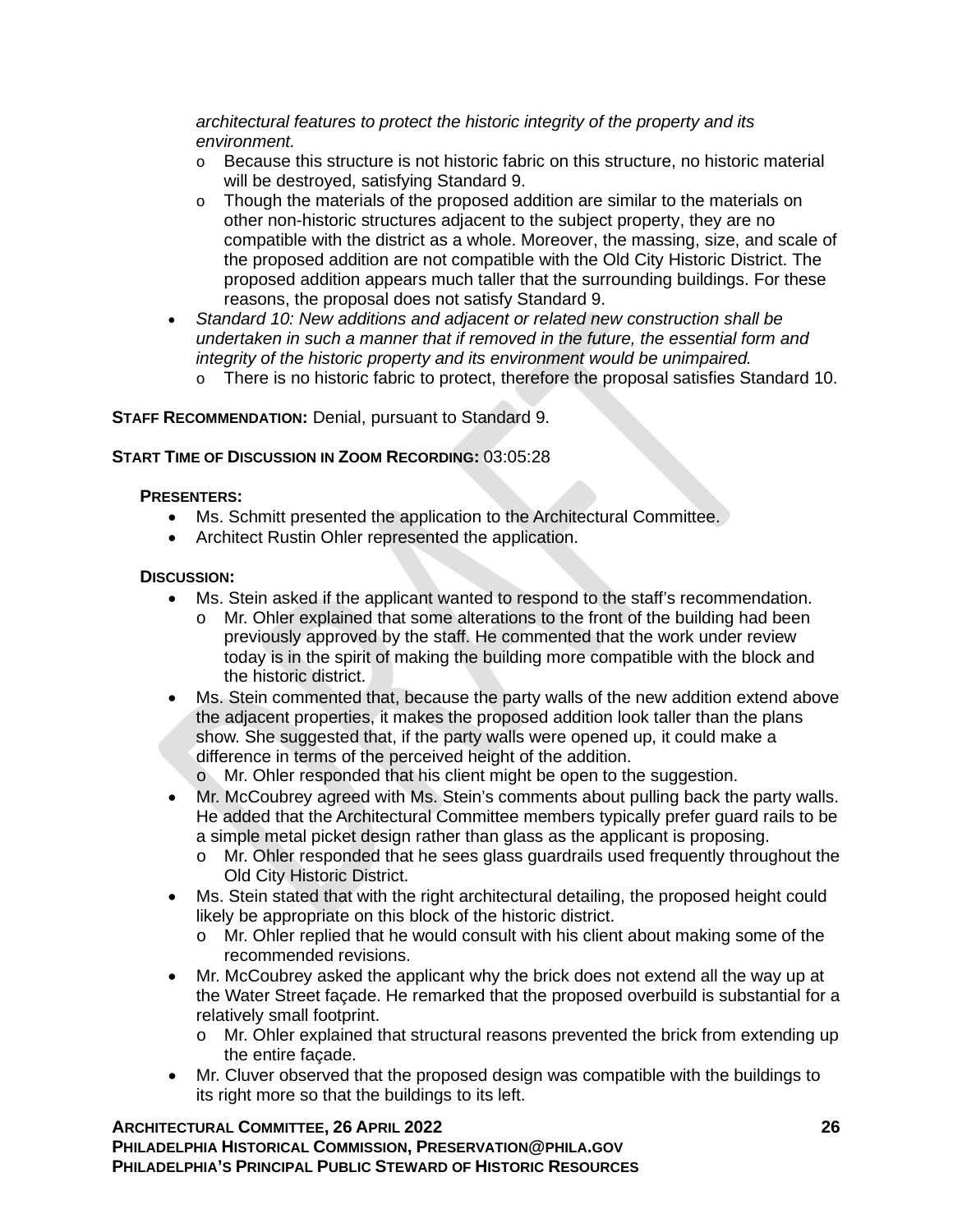- Ms. Stein asked how the two party walls would be clad.
	- o Mr. Ohler replied that the composite siding would extend around to both sides of the addition.

### **PUBLIC COMMENT:**

• None.

### **ARCHITECTURAL COMMITTEE FINDINGS & CONCLUSIONS:**

The Architectural Committee found that:

- The design of the top floor of the addition makes the building appear taller than the plans propose.
- Pulling back the walls of the top floor of the addition may help improve the perceived height of the addition from the public right-of-way.

The Architectural Committee concluded that:

- The proposed design of the addition makes it appear taller than it is, which is not compatible with the context and therefore does not satisfy Standard 9.
- Materials such as glass guard rails and vinyl are not compatible with the historic district, and therefore do not satisfy Standard 9.

**ARCHITECTURAL COMMITTEE RECOMMENDATION:** The Architectural Committee voted to recommend denial, pursuant to Standard 9.

| <b>ITEM: 341 N Front St</b><br><b>MOTION: Denial</b><br><b>MOVED BY: Stein</b><br><b>SECONDED BY: D'Alessandro</b> |      |             |         |        |        |  |  |
|--------------------------------------------------------------------------------------------------------------------|------|-------------|---------|--------|--------|--|--|
|                                                                                                                    |      | <b>VOTE</b> |         |        |        |  |  |
| <b>Committee Member</b>                                                                                            | Yes. | No          | Abstain | Recuse | Absent |  |  |
| Dan McCoubrey                                                                                                      | X    |             |         |        |        |  |  |
| John Cluver                                                                                                        | X    |             |         |        |        |  |  |
| Rudy D'Alessandro                                                                                                  | X    |             |         |        |        |  |  |
| <b>Justin Detwiler</b>                                                                                             | Χ    |             |         |        |        |  |  |
| Nan Gutterman                                                                                                      | Χ    |             |         |        |        |  |  |
| <b>Allison Lukachik</b>                                                                                            | X    |             |         |        |        |  |  |
| Amy Stein                                                                                                          | Χ    |             |         |        |        |  |  |
| Total                                                                                                              | 7    |             |         |        |        |  |  |

#### **ADJOURNMENT**

**START TIME OF DISCUSSION IN AUDIO RECORDING:** 03:21:18

**ACTION:** The Architectural Committee adjourned at 12:22 p.m.